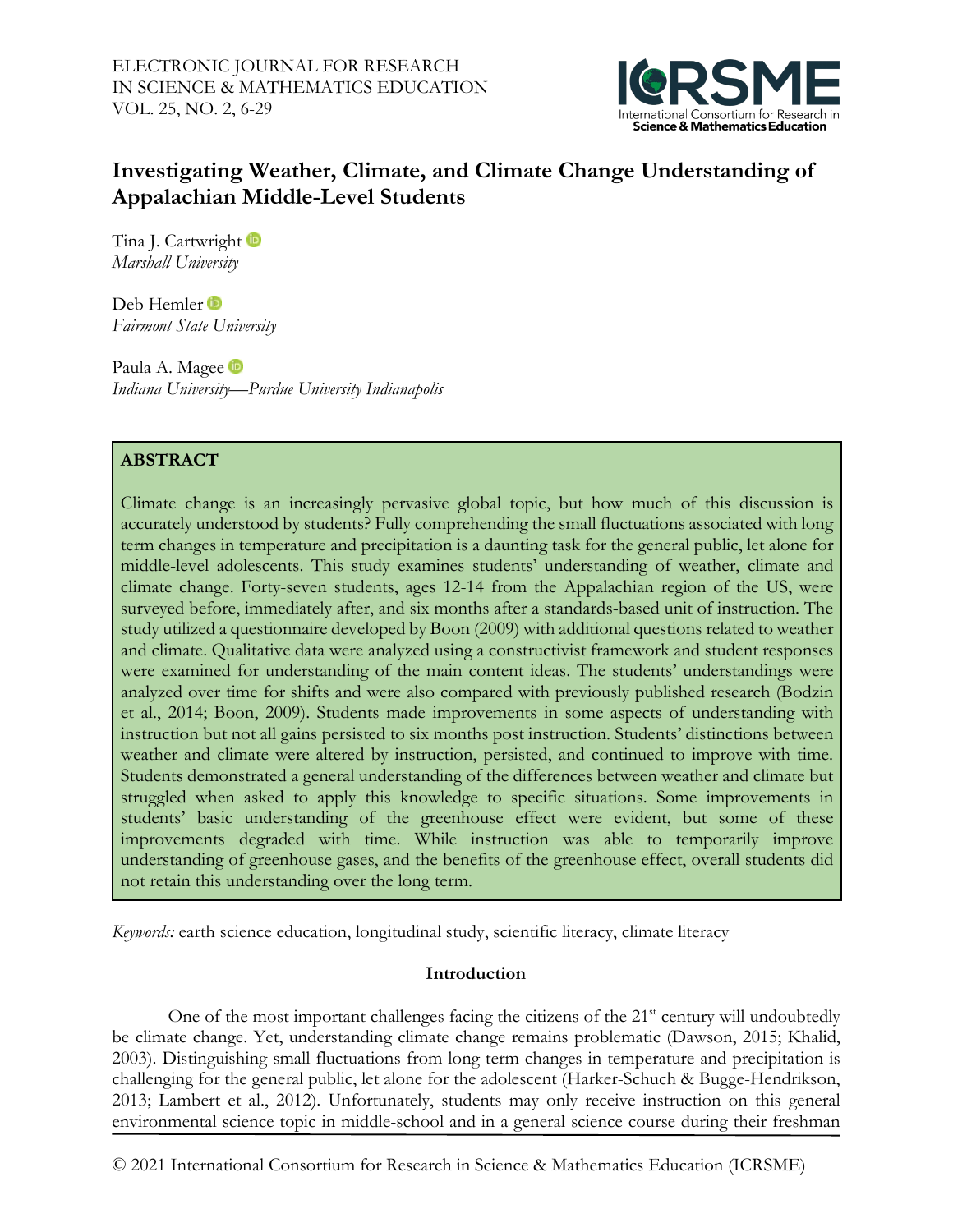year of high school. This study examines the understanding of weather, climate and climate change, of Appalachian middle-school students, before, immediately after, and 6 months after a standardsbased unit of instruction prior to adoption of the Next Generation Science Standards (NGSS). Future research will monitor how these middle-school students' understanding 1) evolves through high school and 2) compares with students in this area after adoption of NGSS.

A better understanding of what students know during the adolescent age, when they receive the most instruction on environmental issues, can be helpful for scientists and educators as they prepare scientifically literate adults. To this point, two studies (Boon, 2009; Bodzin, Anastasio, Sahagian, Peffer, Dempsey, & Steelman, 2014) provided useful research in this area. However, both studies assessed student understanding at one point in time only. The current study adds to the research base because it assesses students' longitudinal knowledge (*before*, *immediately after, and 6 months after* a standards-based unit of instruction) of the earth-atmosphere system. Additionally, this research study positions the analysis within a constructivist framework, where students are recognized as being owners of their own knowledge (Carr, Barker, Bell, Biddulph, Jones, Kirkwood, Pearson and Symington, 2013; Von Glasersfeld, 2013). This positioning allows for an analysis of student thinking and subsequent recommendations for classroom teachers regarding productive instructional practices. As such, this research provides preliminary data analyses that support continued research to further investigate students' understanding of weather, climate and climate change as they progress through high school.

### **Background**

#### **Student Distinctions Between Weather and Climate**

Weather describes the atmospheric conditions over short-term duration (minutes, hours, days, months, and years), while climate describes these same conditions averaged over at least a 30-year period over a much wider area (National Climatic Data Center, 2008). Researchers have established that both middle-school and high-school students have problems distinguishing between weather and climate (Papadimitriou, 2004; Lombardi & Sinatra, 2012). Dawson (2015) found that high school students use the terms 'weather' and 'climate' interchangeably. Bodzin et al. (2014) found that the majority of middle-school students recognized that climate changes at a much slower rate than weather, but few students understand that a region's climate describes a region's weather conditions and that this changes on the order of decades. The majority of middle-school students felt that "climate is defined as weather patterns that change on a scale of at least a few *weeks*" rather than the correct response of *decades* (Bodzin, et al., 2014). Undoubtedly, an understanding of the greenhouse effect and climate change requires that students be able to differentiate between weather and climate (Jarrett, Ferry, & Takacs, 2012).

It is only natural that people use their experiences with local weather to make critical inferences about global climate (Read et al., 1994). Read et al. (1994) suggested that people do, in fact, use their short-term weather experiences (like heat waves or cold spells) to make judgments about longer term climate trends. Similarly, preservice elementary teachers cited recent weather events (such as a summer heat wave) to serve as evidence of global warming (Papdimitriou, 2004). Other research has shown that 60% of high school students indicated that "climate often changes from year to year" (Gowda et al., 1997, p. 2236). Additionally, 15% of these same high school students indicated that they had personally witnessed evidence of climate change. Gowda et al. (1997) claimed that these evidences of climate change were "memorable weather events" (p. 2236) (e.g. a flooding event, a hot summer, or lack of snow at Christmas).

Additional confusion between weather and climate may result from a students' perception and understanding of deep time (Lombardi & Sinatra, 2012). Deep time is often referred to as geological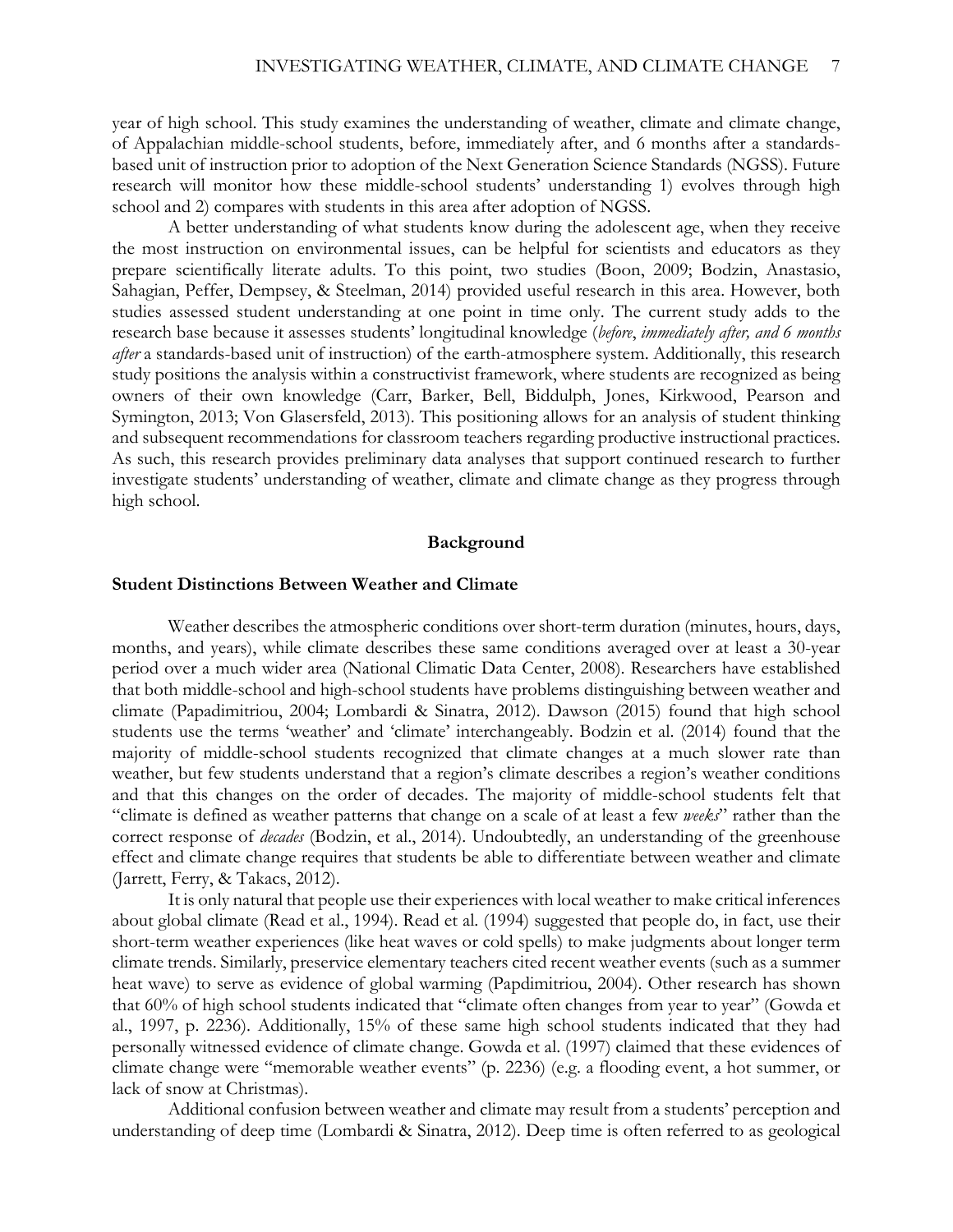time and has been shown to be challenging for students to understand (Libarkin et al., 2005; Prather, 2005). Lombardi and Sinatra (2012) examined undergraduate students to determine if there was a relationship between their understanding of deep time and their distinctions between weather and climate. They found that a greater knowledge of deep time and improved perceptions of humaninduced climate change explained a significant portion of the variance in students' understanding of weather and climate distinctions. Nevertheless, students have been shown to improve their differentiation between weather and climate with a relatively brief intervention (Lombardi & Sinatra, 2012).

### **Student Understanding of Climate Change Issues**

Middle and high school students often confuse climate change with unrelated environmental issues and therefore, have a limited understanding of environmental responses to climate change (Bofferding & Kloser, 2015). Students understand that carbon dioxide plays an important role in climate change but are not familiar with other greenhouse gases (GHG). Specific alternative conceptions include naive understanding about increases in GHG and ozone depletion (Bodzin et al., 2014; Bostrom et al., 1994; Rye, Rubba, and Wiesenmayer, 1997), inability to identify GHG (Bodzin et al., 2014;Bofferding & Kloser, 2015), GHG distribution in the atmosphere (Bodzin & Fu, 2013), and global climate change impacts on other Earth systems (Shepardson et al., 2009). Additionally, students often attribute air pollution or acid rain to climate change (Bofferding & Kloser, 2015). Students lack the complex understanding of climate change and often demonstrate an oversimplified understanding as a "unidirectional linear cause-effect" model (Shepardson et al., 2014). Additionally, students struggle with identifying and associating appropriate actions that might reduce climate change (Bodzin et al., 2014, Boyes & Stanisstreet, 1993; Boyes et al., 2009; Kilinc et al., 2011). These studies have shown some success with actions such as reducing car usage, using more fuel-efficient cars, less electricity and more alternative energy sources but remaining challenges associated with litter, pollution, endangered species, insecticides and nuclear energy.

These issues in student understanding have been confirmed in many international studies throughout many different countries. Dawson's study (2015) revealed that Australian students identified carbon dioxide as the only GHG. Likewise, Fisher (1998) reported that Australian students associated GHG with the ozone layer. Similarly, Boon (2009) compared Australian students with British students and that both held similar misconceptions related to GHG and climate change. Additionally, Australian, Norwegian and Turkish students held some level of understanding of the greenhouse effect but held misconceptions regarding both the ozone layer and greenhouse effect (Kilinc et al., 2011).

### **Impact of Instruction on Climate Change Understanding**

Even though students' understanding about climate change has been well documented, research literature suggests that these misconceptions can be modified through effective instruction (Bodzin & Fu, 2013). Lectures on climate change were shown to slightly improve Austrian and Danish students' understanding about climate change (Harker-Schuck & Bugge-Hendrikson, 2013). Visualizations and virtual experiments were shown to be effective in improving Year 6 student understanding of global climate change (Varma & Linn, 2011). A three-week intervention using a variety of instructional techniques that focused on climate change being a socioscientific issue statistically improved Year 10 student understanding (Klosterman & Sadler, 2010). Similarly, McNeill and Vaughn (2012) found similar results in Year 11/12 students after an 11-lesson unit which targeted climate change and environmental action. Middle-school climate change instruction which utilized critical evaluation and plausibility appraisal promoted greater understanding of socio-scientific topics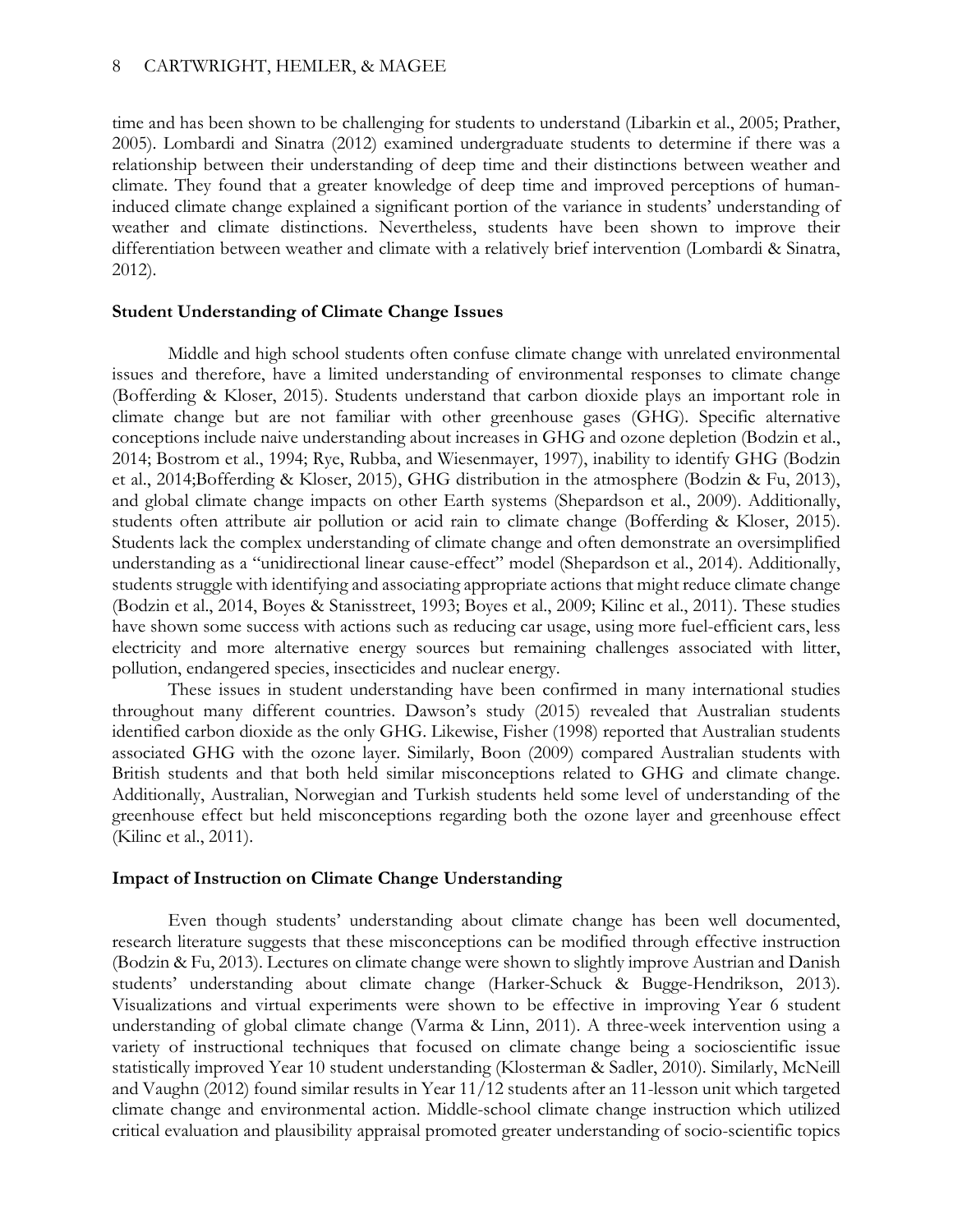and increased use of scientific thinking when considering alternative explanations (Lombardi, Brandt, Bickel, & Burg, 2016). Similar to this current study, all of these studies relied on heavy collaboration between the researcher and teacher to deliver effective instruction. While many studies show changes in student understanding of climate change, measures of the persistence of that knowledge months after instruction, is noticeably absent in the literature.

#### **Research Focus and Questions**

This study compared students' understanding of weather, climate and climate change before  $(t_1)$  a unit of instruction on these topics, immediately after  $(t_2)$ , and six months post instruction  $(t_3)$ which took place in 2011-2012 before the NGSS were adopted in 2016. This study explored the following two research questions:

- (1) What are Appalachian middle-level students' understandings about weather, climate and climate change?
- (2) Following a standards-based unit of instruction, how do these understandings persist over time: immediately post instruction  $(t_2)$  and after 6 months of time  $(t_3)$ ?

### **Methodology**

### **Participants**

Forty-seven students between the ages of 12-14 years old participated in this study. The middle school is located in a suburban area of a mostly rural Appalachian state with a total enrollment of approximately 600 students of which 95% identify as white. As it is imperative to establish the context and influence of community, this middle school is located within a state that is predominantly supported by the coal industry. Obtaining approval for curriculum standards addressing climate change has proven to be a challenge given the influence of extractive industries and the dependence of residents on them for their livelihoods. This context develops unique and important cultural experiences for students in this region and naturally affects their perceptions about the consequences of mining, extracting and processing coal. The researchers recognize the potential impacts here on students' understanding about topics such as climate change and this is discussed more in the results section. The targeted student population included a range of academic abilities but did not include any students with identified disabilities because the school did not have access to sufficient support services for all academic teams. Students were placed in these academic teams based upon two factors: 1) the lack of an identified learning disability and 2) their math course requirements. Three teams were included in this study which included one team of  $7<sup>th</sup>$  graders taking Algebra I and two teams of  $8<sup>th</sup>$ graders. The majority of the 8<sup>th</sup> graders were taking Algebra I, but a few were enrolled in Geometry from the nearby high school.

#### **Assessment Measure Development**

Previously published research provided the international comparison dataset as well as the majority of the assessment measure. The Boon study (2009) included the following: 168 year 10 (ages 14-15) and 183 year 8 (ages 12-13) students from a northern UK city and 79 year 8 (also ages 12-13) students and 310 year 10 (ages 14-15) students from four schools in a Queensland, Australia city. Both of these studies in Australia and the UK were conducted when there was a high level of media coverage of the phenomena in each of the countries due to unseasonal weather patterns and political debates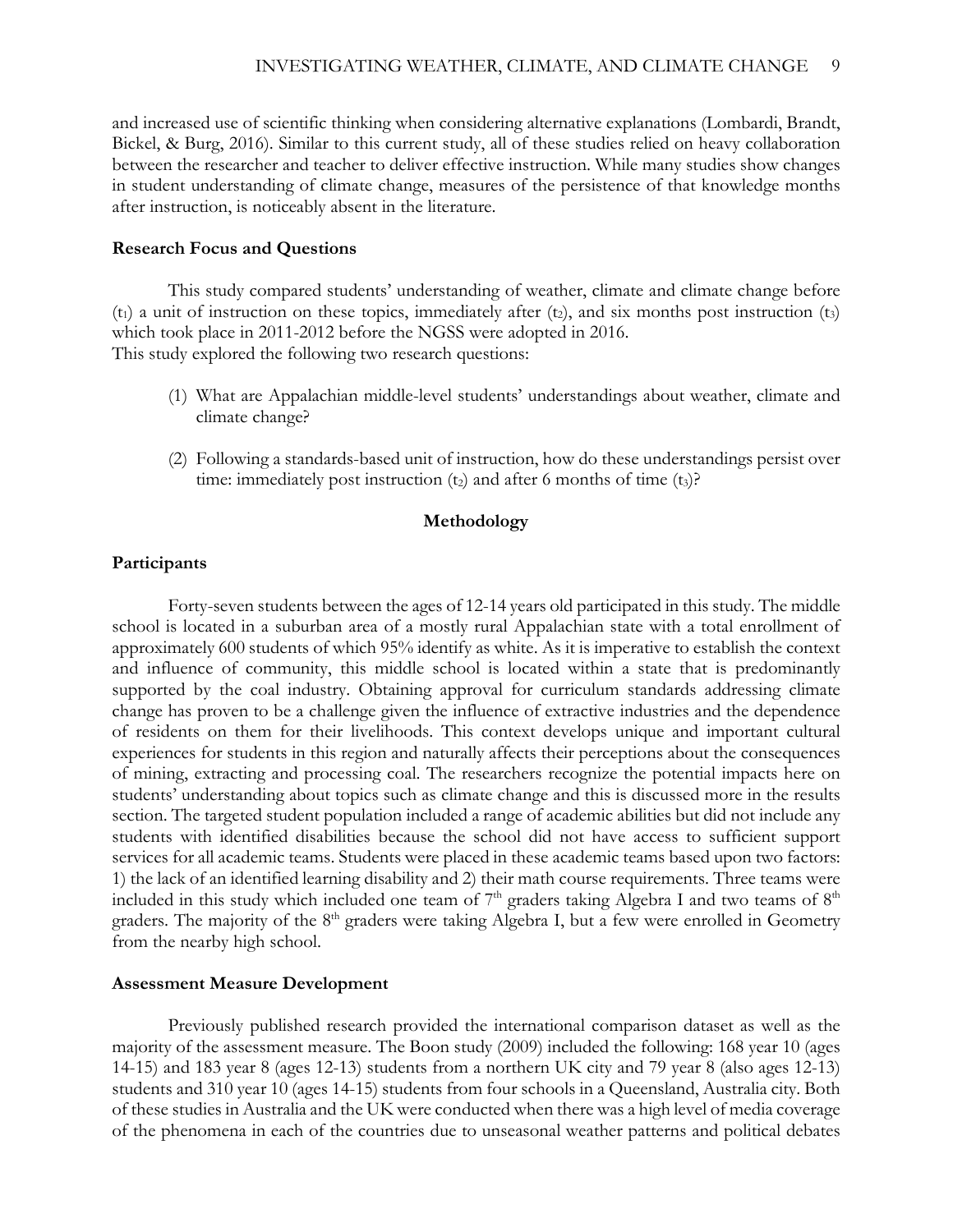taking place in both countries. Relatively little media coverage was present in the US as the political climate was focused on economic issues associated with the recession of 2011. Boon developed the initial assessment measure after two pilot tests were conducted on a class of year 8 students in the UK (2009). Boon examined the student responses and selected the most suitable questions from the two trial administrations.

The present study utilized Boon's previously published questions (Boon, 2009) which included multiple choice, yes/no, and constructed response type questions. To add depth to the assessment measure, additional questions related to weather and climate, not included in Boon's study, were developed and included. These additional weather and climate questions were developed by the lead author who is a meteorologist, and the questions were read for face validity (Creswell, 2008) by meteorologists at the National Weather Service. The questions push the participant to think beyond memorized definitions and were developed to ascertain participant understanding of real-world application differences between weather and climate. The complete assessment measure used in this study can be found in Appendix A.

The assessment measure was given to 47 year 7 and 8 students (ages 12-14) at three different time periods during the 2011-2012 academic year: 1)  $t_1$  - before instruction, 2)  $t_2$  - immediately post instruction, and 3)  $t_3$  - six months after instruction (delayed post) by the students' usual science teacher. The portion of students with parental consent also participated in semi-structured group interviews at the delayed post time period (t3). The interview questions can be found in the Appendix B. The group interviews were used to add clarity and depth to the student responses on the weather and climate questions particularly. Students were a convenience sample based on the willingness of the classroom teacher to provide instructional time for the lead author to provide the unit of instruction (described below).

A total of 20 questions were used on the assessment measure, some of which, were divided into multiple prompts resulting in 43 items requiring student responses. Of these items, 22 were used in this study. To tease out student understanding of aspects of weather and climate change, these questions were grouped into three categories: weather and climate (9 items), human actions and the greenhouse effect (6 items), and greenhouse gases (7 items). Paired-comparison two-tailed t-tests were performed between each administration of the instrument with the basic assumption that the differences in scores were normally distributed in a class with little to no instruction on climate change. A confidence interval of 95% was chosen to determine the mean differences. The tests were used to compare student knowledge of climate change prior to instruction  $(t_1 - \text{pretest})$  with knowledge post instruction (t2- posttest), student knowledge post instruction (t2- posttest) with knowledge six months post instruction ( $t_3$ - delayed posttest), and finally student knowledge prior to instruction ( $t_1$ - pretest) with knowledge six months post instruction (-t<sub>3</sub> delayed posttest). Normalized gains ( $\leq g$ ) and effect sizes were calculated overall and for each of the assessment measure categories: weather vs climate and greenhouse effect to indicate effectiveness of instruction in promoting conceptual understanding. The "average of gains" method was used since it was possible to match the student data.

### **Interviews**

After completing the 6-months post instruction assessment measure  $(t<sub>3</sub>)$ , students participated in small group semi-structured interviews with the same single member of the research team. The semi-structured group interviews lasted 30 minutes and questions to the participants focused on the weather and climate statements particularly. Four sets of interviews with four participants each were conducted for a total of 16 students (those students who had submitted a parental permission form for the interviews). All interviews were audio recorded and transcribed. The primary focus and purpose of the interviews was two-fold: 1) to gather feedback on the weather and climate statements which were developed for this study and 2) provide opportunity for students to vocalize their thinking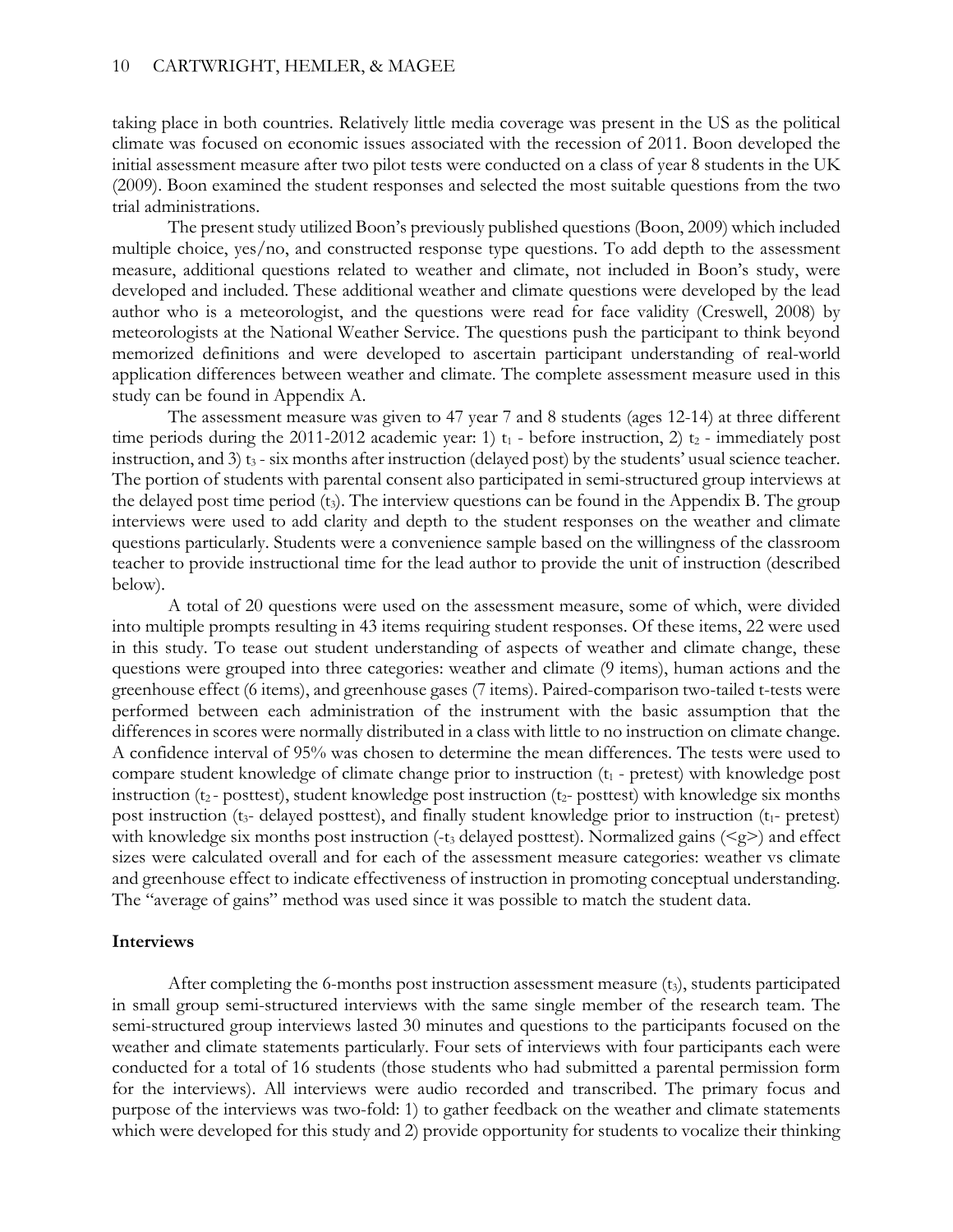about these topics which would help us interpret their survey results. The semi-structured group interview protocol is provided in Appendix B.

Themes found in responses to the interview questions provided insights into questionnaire responses. As described by Cohen, Marion and Morrison (2002), a content analysis was performed on the interview transcripts. As is customary with content analysis, "categories are usually derived from theoretical constructs or areas of interest devised in advance of the analysis" (p.475). The initial categories used for this study were: greenhouse effect, greenhouse gases, climate, climate change and weather. Members of the research team coded the transcripts independently looking for both "correct response" as well as student statements that revealed the reasoning connected to the response for the predetermined categories. Developing and using these primary categories allowed the researchers to focus in on the most relevant remarks made in the interviews. Upon completion of the content analysis, researchers re-examined the data pieces selected and looked for overlap and resonance with regard to major themes and understandings. For example, one theme that emerged was the idea that what happens in nature is cyclical and "just happens." This idea was expressed by several students and often cited as a reason for natural phenomena. These data were then used to better understand some of the quantitative responses linked to understanding of climate change. Appendix C contains a diagram of the coding scheme with sample quotes included for further clarity.

### **Unit of Instruction**

In the fall of 2011, a 10-day unit of instruction was provided by the lead author who served as a temporary teacher to the 12- to 14-year-old students. The unit was based on the state standards and NSES for grades 5-8 which were in effect at the time. The unit of instruction was based primarily on the instructional standards for the state rather than on the assessment measure which had been developed by Boon. To avoid "teaching to the test," the unit was developed with the most relevant concepts as described in the state and national standards. As expected some of these concepts are not included on the assessment measure, but still do play a role in supporting students' content knowledge development in related areas. Likewise, some aspects of the assessment measure were not directly addressed because they were not prevalent in the state standards. This paper will focus on those aspects of the assessment measure which were included in instruction.

At the time of the research, climate change and the greenhouse effect were absent from both state and national standards in the middle school curriculum. Some additional instruction was provided to students which went beyond the expected middle school curriculum regarding the greenhouse effect particularly. The Appendix D presents a comparison of the state standards, the lesson's essential question, the student learning objectives, a summary of the lesson, and the corresponding question number on our assessment measure. Each lesson was presented over a 2-day period. The majority of instruction (80% instructional time) focused on those concepts directly related to weather and climate which were clearly specified in both state and national standards, which did not necessarily have questions addressing these topics in Boon's original assessment measure. The remaining instruction targeted ideas related to GHG and climate change, particularly the role that GHG have in mitigating day vs. nighttime temperatures and how they may impact climate change which extended beyond the minimum state standards. Data and evidence of changing amounts of carbon dioxide were also shown and discussed to launch student thinking regarding our atmosphere with an enhanced greenhouse effect.

The five-lesson unit of instruction was based on the 5E Learning Cycle (Bybee et al., 2006). Students were initially engaged with the activation of prior knowledge (Engage phase), then they actively collected evidence as they explored (Explore phase). In the third E students made sense of their evidence by building new scientific explanations (Explain phase) and then they were given a new situation where they applied their new understanding (Elaborate phase). Finally, students'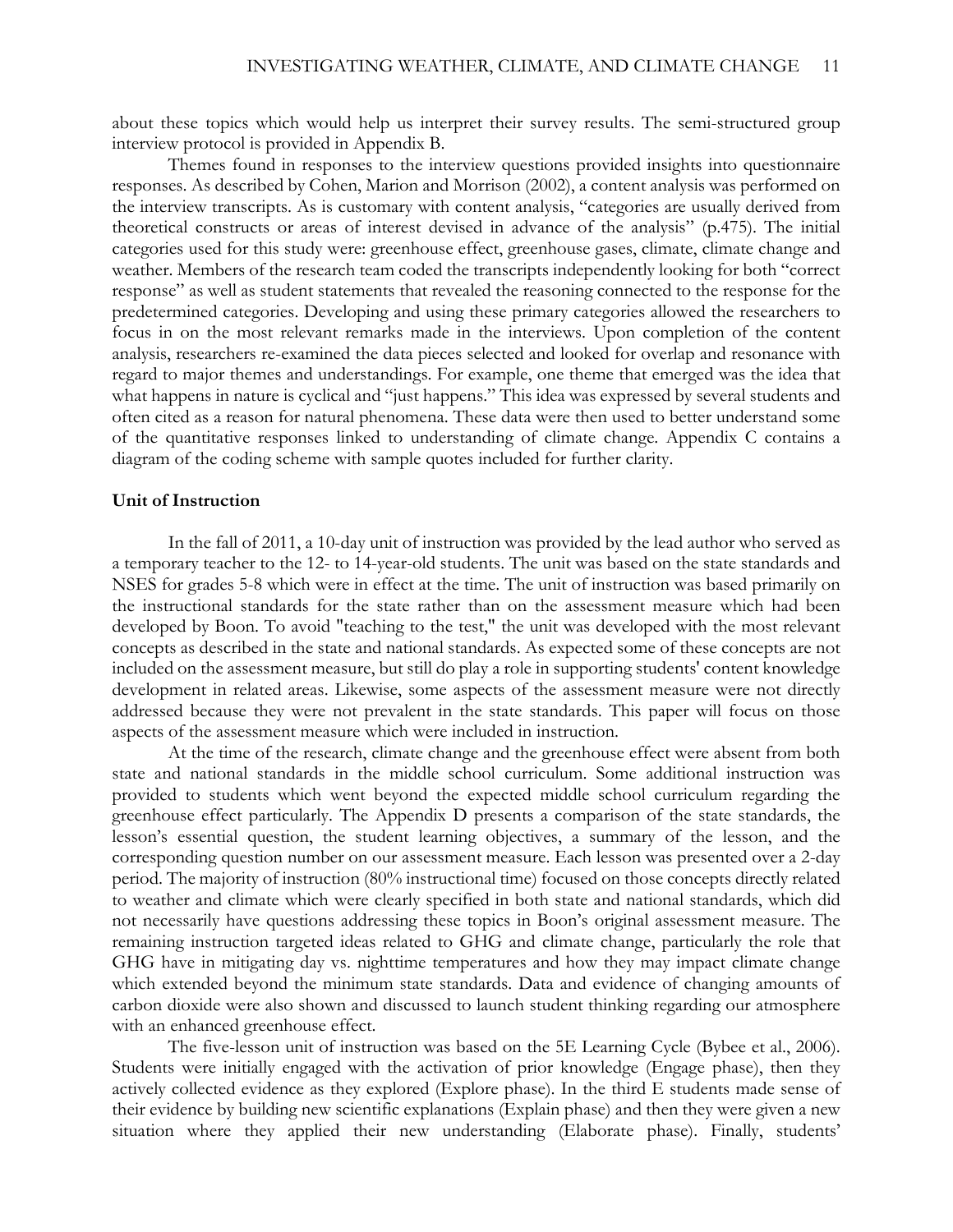understanding was evaluated throughout the lesson to determine if further instruction was necessary (Evaluate phase).

### **Findings and Results**

As described previously, our assessment measure naturally divides into three groups of themed questions which focus on: differentiating weather and climate, the greenhouse effect, and greenhouse gases. The following discussion subheadings are based on these themes.

### **Weather vs. Climate**

Nine questionnaire statements required students to choose either weather or climate as the cause of various phenomena. The percentage and frequency (n) of correct responses for each statement is provided in Table 1. On the pretest, students correctly identified weather or climate prompts 63% of the time. Students demonstrated prior knowledge on only two of the nine items: almost all students accurately associated weather with snowfall during winter storms (90%) and a majority associated climate with changing bird migrations (77%). Students scored less than 75% on the remainder of the items. Students had the most difficulty with two statements: "c. a summer heat wave with very hot temperatures" (38%) and "several decades with the most hurricanes ever recorded"  $(47\%)$ .

Following the unit of instruction  $(t_2)$ , 75.2% students correctly identified weather or climate prompts. The significant increase in posttest scores indicated instruction was able to improve student distinction between weather and climate. At the end of instruction, while scores increased on seven of the nine items, students only made significant gains ( $p < 0.05$ ) on three statements, "a summer heat wave with very hot temperatures" (which they struggled with on the pretest  $(t_1)$ ), "a major outbreak of tornadoes with loss of life" and "a summer season with the most hurricanes ever recorded." Instruction was not able to significantly alter student perceptions on the "increase in hurricanes over several decades." Largest gains were made on the summer heat wave statement. Normalized gain and effect size calculations suggest modest or medium conceptual gains from pre to posttest (Figure 1).

After six months  $(t_3)$ , student perceptions of weather and climate continued to increase significantly ( $p$ <0.05). Improvements were measured between post instruction ( $t<sub>2</sub>$ ) and six months after instruction (t<sub>3</sub>) ( $p < 0.05$ ) on two statements: drying up of a large lake, a ten-year period with the most hurricanes ever recorded*.* Normalized gains and effect size suggest medium conceptual gains in the time between instruction and the delayed posttest  $(t<sub>3</sub>)$  (Figure 1).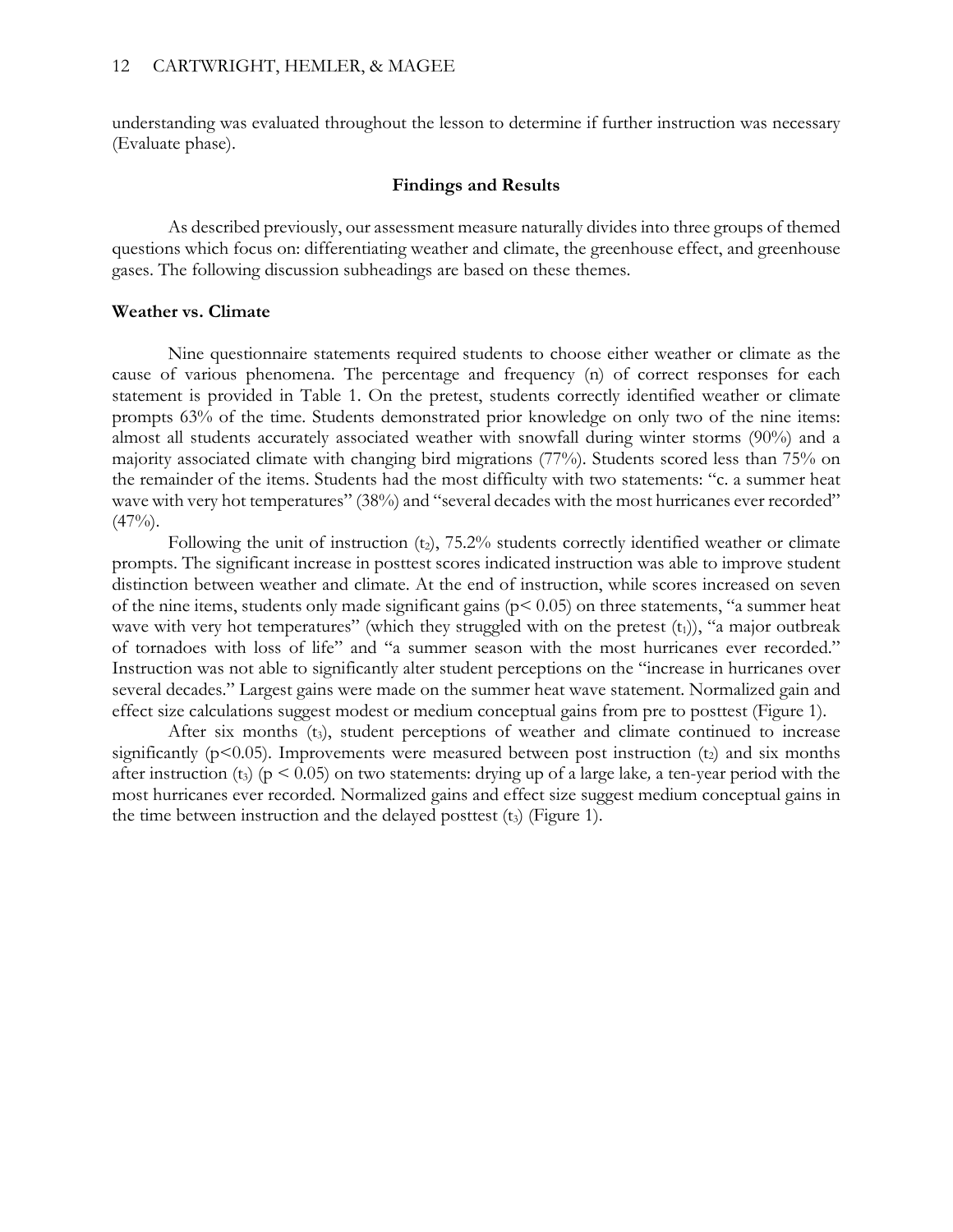| Table 1 |  |
|---------|--|
|---------|--|

| Weather-climate prompt<br>(correct response)                                     | Pretest<br>$%$ items<br>correct (n) | Post test<br>$%$ items<br>correct $(n)$ <sup>1</sup> | Delayed<br>post<br>$%$ items<br>correct $(n)^2$ | <b>Pretest to</b><br>delayed<br>$\text{post}^3$<br>% change |
|----------------------------------------------------------------------------------|-------------------------------------|------------------------------------------------------|-------------------------------------------------|-------------------------------------------------------------|
| a) drying up of a large lake (climate)                                           | $57\%$ (27)                         | 68% (32)                                             | 89% (42)*                                       | $32\%*$                                                     |
| b) a winter storm that dumps a large<br>amount of snow (weather)                 | $89\%$ (42)                         | $94\%$ (44)                                          | $97\%$ (46)                                     | 8%                                                          |
| c) a summer heat wave with very<br>hot temperatures (weather)                    | $38\%$ (18)                         | $64\%$ $(30)*$                                       | $72\%$ (34)                                     | $34\%*$                                                     |
| d) leaves budding out on trees<br>earlier and earlier in the spring<br>(climate) | $66\%$ (31)                         | $74\%$ (35)                                          | $74\%$ (35)                                     | 8%                                                          |
| e) a warmer winter without any<br>major snowstorms (weather)                     | $64\%$ (30)                         | $62\% (29)$                                          | $74\%$ (35)                                     | 10%                                                         |
| f) a major outbreak of tornadoes<br>with loss of life (weather)                  | $72\%$ (34)                         | $96\% (45)*$                                         | $91\%$ (43)                                     | $19\%*$                                                     |
| g) birds migrating to warmer areas<br>later and later in the fall (climate)      | $77\%$ (36)                         | $87\%$ (41)                                          | $89\%$ (42)                                     | 12%                                                         |
| h) a summer season with the most<br>hurricanes ever recorded (weather)           | $62\%$ (29)                         | $85\%$ (40) <sup>*</sup>                             | 83% (39)                                        | $21\%*$                                                     |
| i) a ten-year period with the most<br>hurricanes ever recorded (climate)         | $47\%$ (22)                         | $47\%$ (22)                                          | $85\%$ (40) <sup>*</sup>                        | 38%*                                                        |
| Category Averages (st dev)                                                       | 63.6%<br>(19.2)                     | $75.2\%*$<br>(17.5)                                  | 85.2%*<br>(17.0)                                | 18%                                                         |

*Percentage (%) and Frequency (n) of Correct Responses* 

*Note.* \*significant changes p<0.05, <sup>1</sup>pretest to post test, <sup>2</sup>post test to delayed posttest, <sup>3</sup>pretest to delayed posttest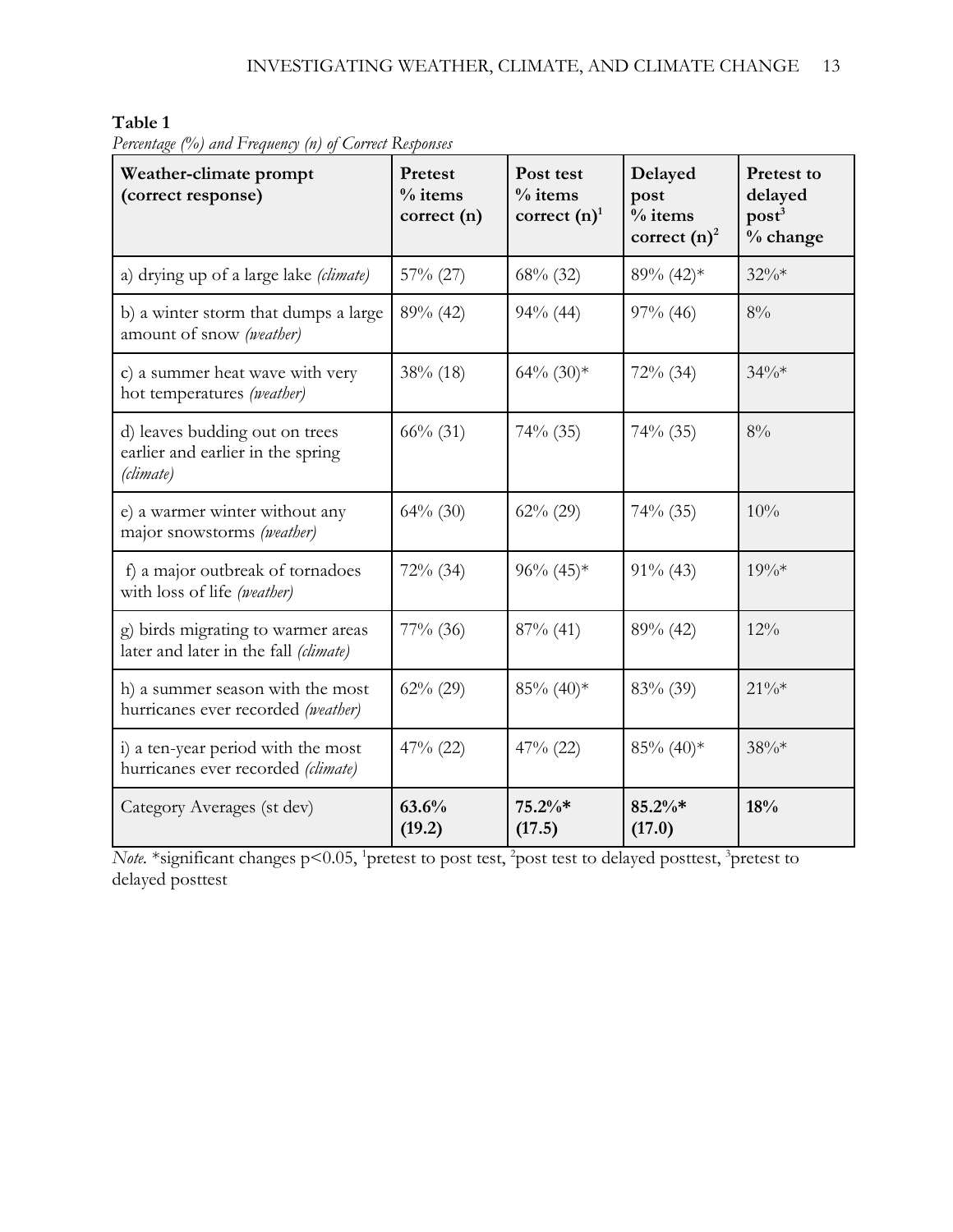|                    | <b>Statistics</b> | PreTest |                       | <b>Post Test</b> |                   | Delayed<br>Post test |                  | Change             |
|--------------------|-------------------|---------|-----------------------|------------------|-------------------|----------------------|------------------|--------------------|
| Prompt             |                   |         |                       |                  | Change<br>Post to |                      | Change<br>Pre to |                    |
| Category           |                   |         | Pre to Post<br>Change |                  | De laye d<br>Post |                      | Delayed<br>Post  |                    |
| Weather            | Mean              | 63.6%   |                       | 75.2%*           |                   | 84.2%                |                  |                    |
| (9 prompts)        | Std Dev           | 19.2    |                       | 17.5             |                   | 17.0                 |                  |                    |
|                    |                   |         | 0.32                  |                  | 0.36              |                      | 0.56             | Norm. Gain         |
|                    |                   |         | 0.60                  |                  | 0.51              |                      | 1.1              | <b>Effect Size</b> |
|                    |                   |         |                       |                  |                   |                      |                  |                    |
| Greenhouse         | Mean              | 52.9%   |                       | 62.6%            |                   | 58.7%                |                  |                    |
| Gases (7           | Std Dev           | 15.5    |                       | 15.3             |                   | 18.4                 |                  |                    |
|                    |                   |         | 0.21                  |                  | $-0.11$           |                      | 0.12             | Norm. Gain         |
| prompts)           |                   |         | 0.63                  |                  | $-0.21$           |                      | 0.31             | <b>Effect Size</b> |
|                    |                   |         |                       |                  |                   |                      |                  |                    |
| Human Actions Mean |                   | 39.7%   |                       | 55.0%            |                   | 51.4%                |                  |                    |
| (6 prompts)        | Std Dev           | 29.6    |                       | 24.8             |                   | 25.2                 |                  |                    |
|                    |                   |         | 0.25                  |                  | $-0.08$           |                      | 0.19             | Norm. Gain         |
|                    |                   |         | 0.52                  |                  | $-0.14$           |                      | 0.44             | <b>Effect Size</b> |
|                    |                   |         |                       |                  |                   |                      |                  |                    |
| Overall            | Mean              | 48.8%   |                       | 59.7%            |                   | 59.7%                |                  |                    |
|                    | Std Dev           | 10.8    |                       | 11.7             |                   | 11.1                 |                  |                    |
|                    |                   |         | 0.21                  |                  | 0.0               |                      | 0.21             | Norm. Gain         |
|                    |                   |         | 1.0                   |                  | 0.01              |                      | 1.0              | <b>Effect Size</b> |
|                    |                   |         |                       |                  |                   |                      |                  |                    |

### **Figure 1**

*Pre-, Post-, and Delayed Post-Test Means, Standard Deviations, Normalized Gains and Effect Sizes*

*Note.* \*significant change p<0.05.

Qualitative interviews offered a look into the benefit of students talking in the presence of one another. For example, one student when responding to the statement "the climate where I live changes from day to day" emphatically stated "I strongly disagree because climate doesn't change from day to day." Another student agreed and replied, "Because it takes like 30 years to change climate." Discussions such as this one offer students the opportunity to add more detail to an already correct response and simultaneously reveal student thinking.

## **Greenhouse Effect & GHG**

Question 15 asks students about the benefits of the greenhouse effect. Only 13% of students recognized the importance of the greenhouse effect and its benefits to humans prior to instruction  $(t_1)$ . This significantly increased (p<0.001) to 49% following instruction (t<sub>2</sub>). Unfortunately, students reverted back to their prior understanding six months later  $(t<sub>3</sub>)$  when only 19% answered this prompt correctly, a significant decrease ( $p$ < 0.001). Almost 50% of the students indicated on the delayed posttest (t3) that the greenhouse effect was harmful to the Earth. This appears to contradict the student responses during the interviews when students were asked about living on a planet with greenhouse gases. The students overall indicated they would need the greenhouse gases to stay warm. "I'd like to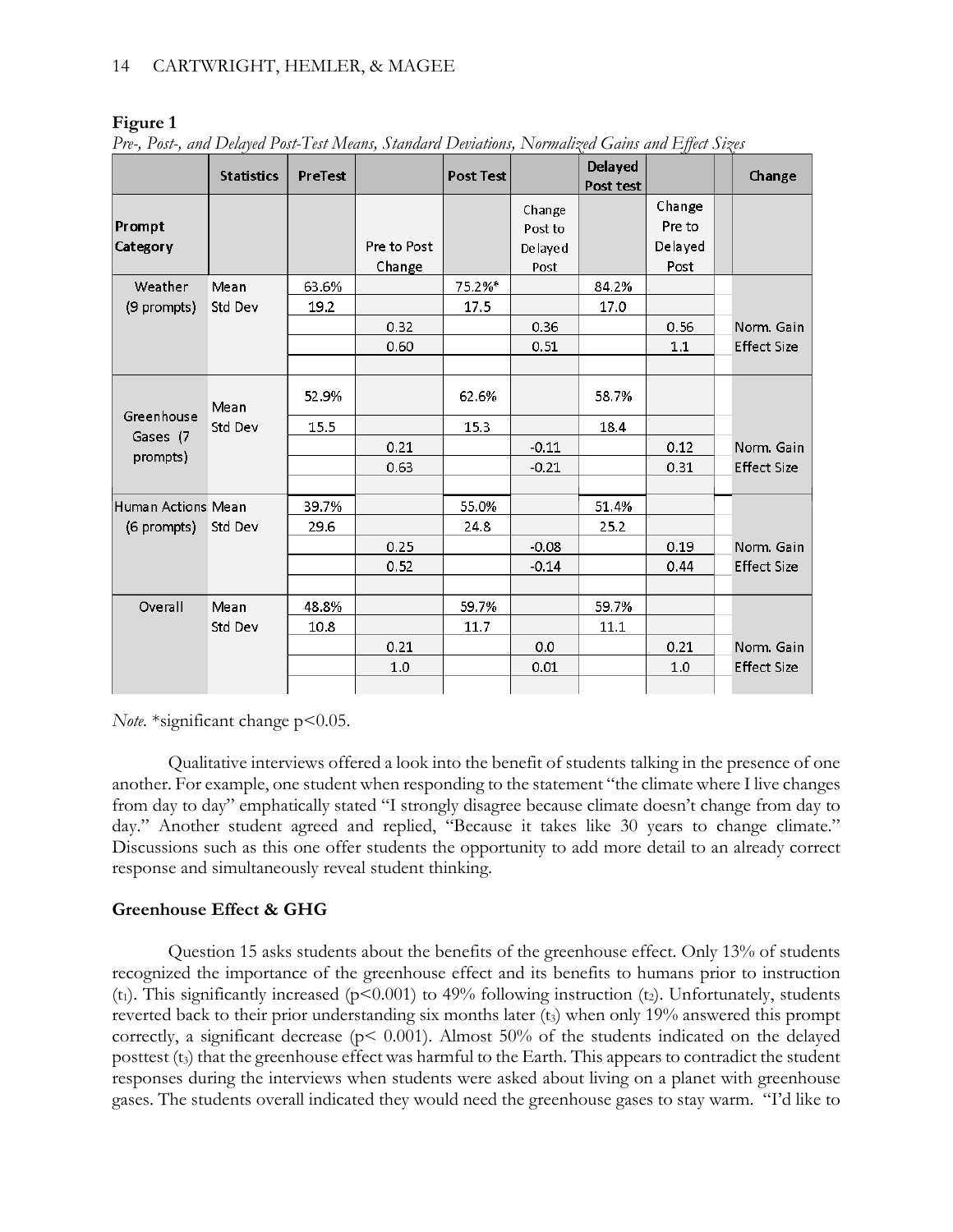live on a planet with greenhouse gases because they keep it heated. Without them it would just be cold, and we couldn't live on a planet that didn't have them?"

Item 16 asks students to identify specific greenhouse gases. Carbon dioxide was identified as the main greenhouse gas by only 51% of the students on the pretest (Question 16: from a choice of only oxygen, nitrogen and  $CO<sub>2</sub>$ ). Students were significantly ( $p<0.05$ ) more likely to identify  $CO<sub>2</sub>$  as the correct GHG of the three provided following instruction (68%) with no significant change six months later  $(t_3)$ .

Question 17 asked students to identify greenhouse gases from a list including oxygen, carbon dioxide, nitrogen, methane, water vapor, argon, and nitrous oxide. Prior to instruction (t<sub>1</sub>) students were able to identify carbon dioxide as a greenhouse gas 81% of the time. They were also able to indicate correctly that argon is not a greenhouse gas  $76%$  of the time. Following instruction  $(t<sub>2</sub>)$ students were still correctly identifying carbon dioxide and argon. Students made significant gains in their ability to identify examples and nonexamples of GHG following instruction including water vapor ( $p<0.001$ ), carbon dioxide ( $p<0.01$ ), oxygen ( $p<0.1$ ), and methane ( $p<0.05$ ). In support of this, students consistently identified carbon dioxide as a GHG during interviews (t<sub>3</sub>). Students in each interview group also recognized that methane contributed as a GHG, but the explicit identification of water and nitrous oxide was missing. On the posttest  $(t_2)$ ,  $49\%$  of students correctly identified nitrous oxide as a GHG but no progress was made. There was no change in the perception of students who incorrectly identified nitrogen (23%) or argon (77%) as GHG.

Curiously, six months later (t<sub>3</sub>) students were less likely to identify carbon dioxide ( $p$ <0.01) and water vapor  $(p<0.01)$  as GHG, reverting back to their pretest understanding, but students were more likely to correctly identify nitrous oxide (p<0.05) as a GHG. As indicated in the interviews some of the correct answers could be attributed to logical guessing. We use this term to identify an answer choice that is not completely understood by the student but does connect to something that they remember. Unit instruction was able to improve student understanding of GHG, specifically carbon dioxide, methane, water vapor, and nitrous oxide. Overall the lesson was not successful in changing preconceptions over the long term since the scores for carbon dioxide, nitrogen, and argon reverted back to pretest levels. During semi-structured interviews, students were asked how greenhouse gases impact our planet. While student groups all identified them as something that warms our planet, only rarely did they suggest that they were a benefit. Once prompted, students responded that they were beneficial to the planet, but the fact did not arise when asked how they impact the planet. Students may be transferring the negativity associated with increasing GHG, forgetting they are needed to support life on our planet. All student groups made a connection between the ozone layer and the greenhouse gases. Including statements like: "It makes holes in the ozone layer" and "It hurts the ozone layer."

#### **Human Actions & Greenhouse Gases**

Item 19 assessed students understanding the effects of six human actions on greenhouse gases. Before instruction (t<sub>1</sub>), 68% of students attributed GHG to a combination of human and natural sources. Although not significant, instruction was able to increase that percentage to  $79\%$  (t<sub>2</sub>) but six months later the number of correct responses dropped lower than the pretest to  $60\%$  (t<sub>3</sub>). More students were likely to attribute GHG production to burning of fossil fuels on the delayed posttest  $(t<sub>3</sub>)$  than on the pretest  $(t<sub>1</sub>)$ . This is not surprising given the discussions in the interviews. Many students were consistently reluctant to acknowledge the role humans play in production of GHG. For example, in one group, when students were asked "Are greenhouse gases more from natural sources or more from man-made sources? Every student responded, "Natural." In another group when asked: "…do you believe that humans are causing our climate to change, presently? One student replied, "I think we're having an impact on it but it's not completely on us." Again, all students agreed with this idea,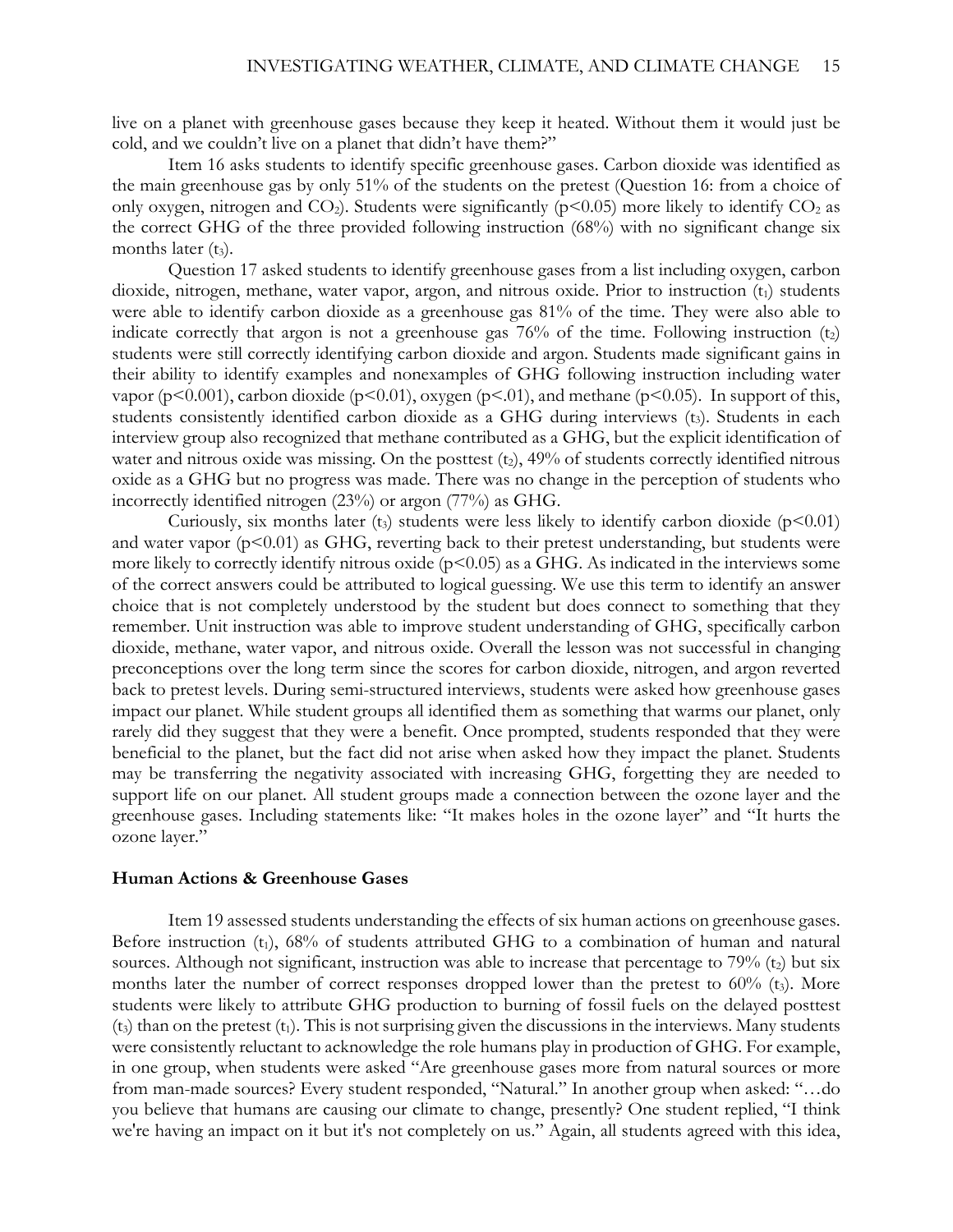### 16 CARTWRIGHT, HEMLER, & MAGEE

"Yeah, like I think it is sort of us, like I think we do have an impact on it, but it's not all of us doing it. It's happening naturally too." Students consistently expressed this idea. For example, another student in another group said, "I just, I mean it's been going on like this for a long time. Stuff's been getting hotter and stuff's been getting colder. That's just how things roll" and most students in the group agreed.

Additionally, understanding climate change includes the knowledge of impacts of human actions on the amount of GHG in the atmosphere which was addressed in question 20. Students were required to identify how each of the six human action prompts would impact the amount of GHG. Prior to instruction  $(t_1)$ , 50% or higher of the students could correctly identify impacts of burning fossil fuels, planting trees, and using alternative energy sources (Table 2). Students significantly improved on all of these ( $p$ <0.05) on the posttest (t<sub>2</sub>). Almost 70% of students recognized the impact of driving automobiles prior to instruction with no significant change afterward. Students had the most difficulty determining relationships between GHG and a c) expanding the size of the ozone hole or e) insulating buildings both before and after instruction. Six months after instruction (t3) significant gains occurred for both of these items  $(p<0.05)$ . This initial struggle was not surprising given the confusion, discussed above, that students have understanding the relationship between the ozone layer and GHG.

### **Table 2**

| <b>Human Actions prompts</b>                                           | <b>Pretest</b><br>$\%$ correct (n) | Post test<br>$\%$ correct <sup>1</sup><br>(n) | <b>Delayed Post</b><br>$\%$ correct <sup>2</sup><br>(n) | Pre to<br>Delayed post<br>$\%$ change <sup>3</sup> |
|------------------------------------------------------------------------|------------------------------------|-----------------------------------------------|---------------------------------------------------------|----------------------------------------------------|
| a) burning of oil or coal for fuel                                     | $55\%$ (26)                        | $83\%$ (39)*                                  | $68\%$ (32)                                             | 13%                                                |
| b) planting trees and forests                                          | $47\%$ (22)                        | $66\% (31)$ *                                 | $62\% (29)$                                             | 15%                                                |
| c) expanding the size of the<br>ozone hole                             | $4\%$ (2)                          | $17\%$ (8)                                    | $19\%$ (9)                                              | $15\%*$                                            |
| d) using alternative energy<br>sources such as solar power and<br>wind | $53\% (25)$                        | $68\%$ $(32)*$                                | $60\% (28)$                                             | $7\%$                                              |
| e) insulating buildings to prevent<br>heat loss/gain                   | $11\%$ (5)                         | $17\%$ (8)                                    | $32\%$ (15)                                             | $21\%*$                                            |
| f) driving automobiles                                                 | $68\%$ (32)                        | $79\%$ (37)                                   | $68\%$ (32)                                             | $0\%$                                              |
| Category averages (Std Dev)                                            | $39.7\%$ (29.6)                    | $55.0\%*$<br>(24.8)                           | $51.4\%*$ (25.2)                                        | $11.8\%*$                                          |

*Percentage (%) and Frequencies (n) of Correct Responses*

*Note.* \*significant changes p<0.05, <sup>1</sup>pretest to post test, <sup>2</sup>post test to delayed posttest, <sup>3</sup>pretest to delayed posttest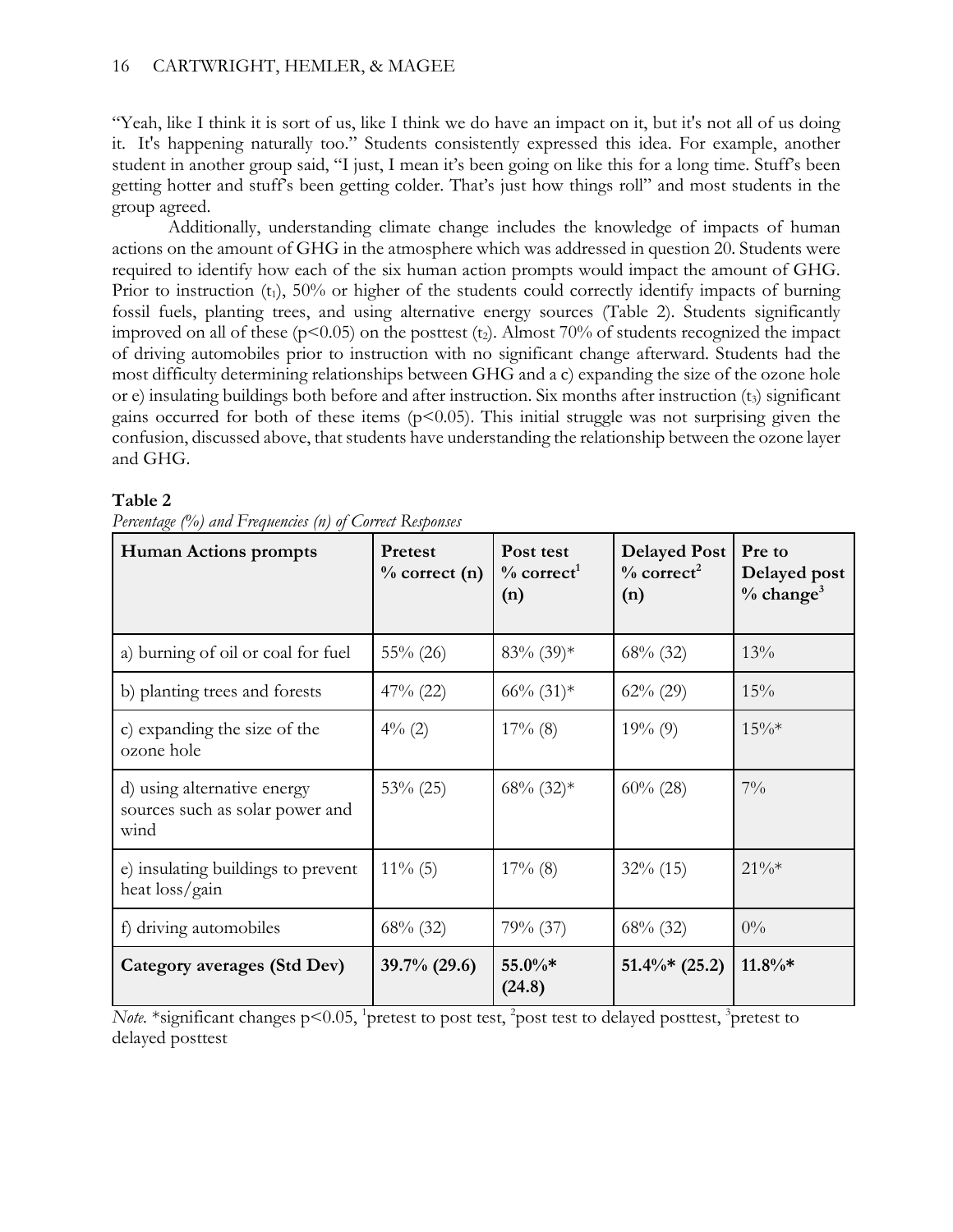#### **Discussion**

Our first research question focused on Appalachian middle school students' perceptions of weather, climate, and climate change. Results of this study indicated that the students acknowledged that the Earth's climate changes. Students exhibited increased understanding about basic concepts concerning weather and climate using the length of time as the distinguishing factor. Students were clear about how greenhouses work and the necessity of GHGs to moderate temperature on earth. Students attributed both natural and man-made factors to global warming. But digging deeper into all these general ideas, revealed many areas where students continue to wrestle with accurate scientific content.

Our second research question targets the persistence of these understandings and how they may or may not have changed after six months without further targeted instruction. Results for the greenhouse effect and GHG showed increased students' understanding but these increases are shortlived, essentially disappearing six months post instruction (t3). Students particularly struggled with recognizing the benefits of the greenhouse effect. Instruction was able to alter this understanding, but this gain was lost over time. We choose to look at these results as evidence that students need increased time and consistent exposure to successfully develop the complex understandings needed to both understand these ideas and to mesh them with common worldview ideas. These common worldview ideas are often scientifically inaccurate, but more likely to be personally comfortable (Clifford & Travis, 2018). Some of the critical questions regarding the benefits of the greenhouse effect and the sources of the GHG were quite troubling because of the decay in understanding over time. In fact, more students were likely to attribute GHG production to only the burning of fossil fuels on the delayed posttest  $(t_3)$  than on the pretest  $(t_1)$ . These results, while disappointing, are not surprising given the complicated nature of the greenhouse effect and the low percentage of adults that correctly understand the greenhouse effect.

During the semi-structured interviews, students consistently identified "time" as the critical factor in distinguishing between climate and weather effects. References to daily and weekly phenomena representing weather were consistent. Sample statements included "weather is like a weekly thing," "weather is more daily than weekly" and "it takes 20- and 30-year period for a climate to change." While students did not express the exact same understandings about weather and climate (i.e., weekly vs. daily) they were clear that weather was differentiated from climate by lengths of time. However, when asked to apply that criteria to weather- and climate-influenced events, pretest responses revealed many ideas that were scientifically inaccurate. These results are consistent with previous research findings (Spiropoulou et. al. 1999; Read et. al. 1994; Gowda, Fox, & Magelky, 1997; Papadimitriou, 2004; Lombardi & Sinatra, 2012) and offer us recommendations for teaching in the future which are summarized in the Conclusions.

A closer look at the students' responses during the interviews reveals important sense-making and indicates complexity behind students' choice of words (Prain, 2006). For example, during the interview Ashley responds to a question about the weather where she lives with the following, "...but here it's like we have mild winters and not very hot summers. It means that the *climate* changes a lot." Ashley's use of the word climate could be interpreted as simply "incorrect" or it can be viewed as a sensible interchange of the terms weather and climate. Students invoke terms that make sense to them, in the vernacular or everyday, without considering the scientific meaning. In this way we see Ashley's response as sensible but scientifically inaccurate. This subtle difference in interpretation matters because it offers teachers a different way to engage with students beyond simply identifying their inaccuracies and correcting them. Teachers can open a discussion around "everyday" use of terms and "scientific" use of these terms which can assist students in developing more sophisticated scientific understandings (Hammer & van Zee, 2006).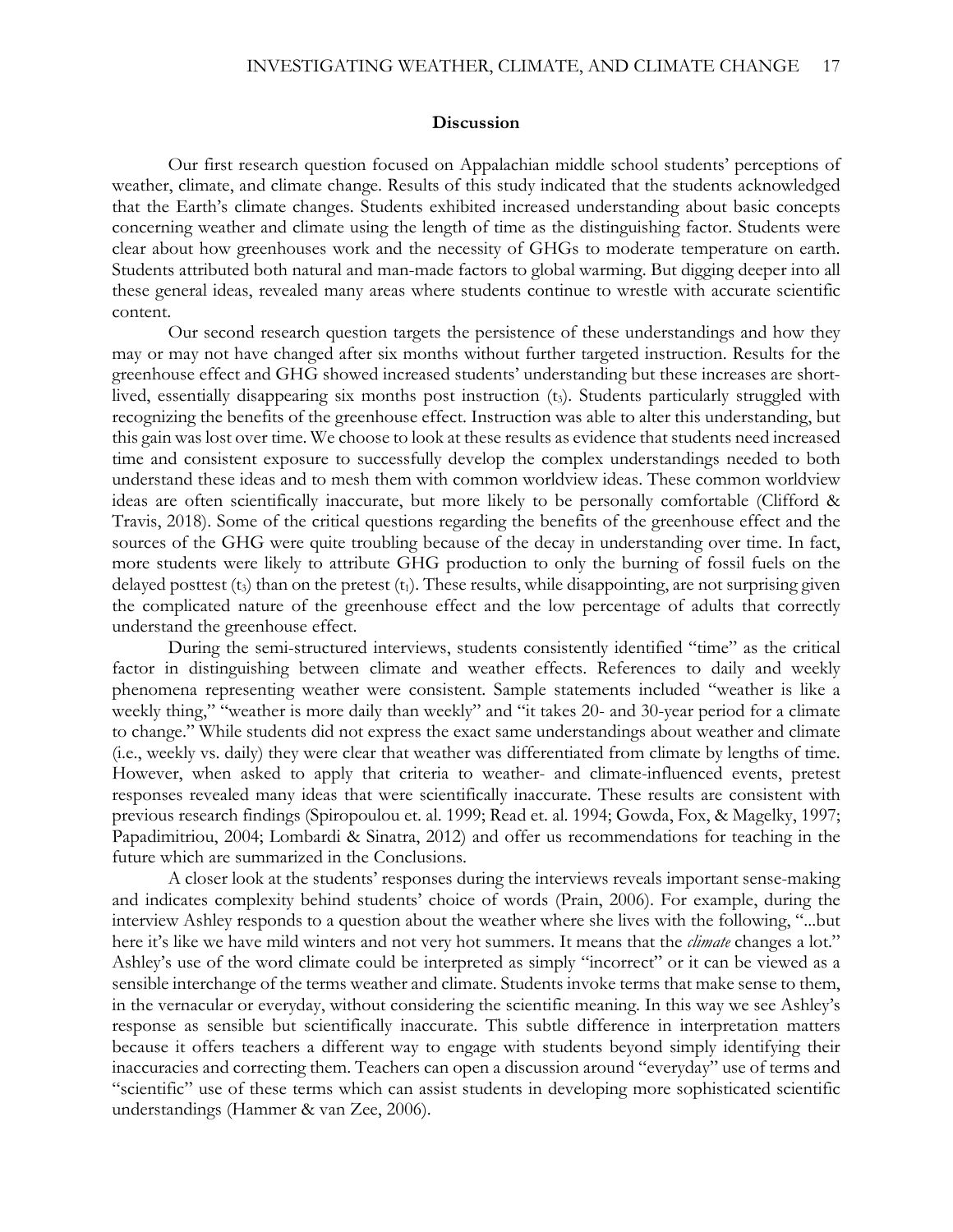Additionally, we compared our students' delayed post scores with the previously published research with similarly aged students. Since the assessment measure was built upon previous published research, it is easy to compare these results with Boon's (2009) study which included students' understanding of these issues in two different decades and locations: UK students in 1991 and Australian students in 2001. Only 26% of Appalachian middle schoolers knew that the sea level would rise with a warmer climate, while 76% of Australian and 66% of UK students knew this. This trend was observed in the interviews where students were clearly still working through the outcomes of global warming on sea levels. The outcome that students, regardless of country or decade, knew most accurately was that polar ice caps would melt under the influence of a warmer climate (83% Appalachian, 85% UK, and 85% Aus). This was the only question in which there was no significant difference across all comparisons. Again, given the relatively straightforward connection between increased temperature and melting ice this makes sense.

Another outcome question that was asked of these students was the following: How might these actions impact the GHG in our atmosphere? This question requires students to evaluate certain actions that they could take and determine if they might increase or decrease the amount of GHG in our atmosphere. Interestingly, all 3 groups of students did similarly well on 1 action: using alternative energy. Approximately, 60% of all three groups of students knew that these actions would decrease the amount of GHG in our atmosphere. The groups answered differently to the following two actions: burning oil or coal (68% Appalachian, 80% UK, and 83% Aus) and driving automobiles (68% Appalachian, 76% UK, and 84% Aus). Interestingly, the greatest source of anthropogenic carbon dioxide (burning fossil fuels) was only accurately identified by just 68% of Appalachian students which live in an important coal source region of the country.

Although the studies were slightly different, comparisons can also be made with the students' assessed from an urban area in the NE (Bodzin et al., 2014) at roughly the same time period (2011- 2012). Both groups of students held basic understandings of the differences between weather and climate but were unable to apply this rudimentary understanding when considering the complex interactions between weather and climate and the timescales associated with changes in climate. Bodzin's students struggled more with identifying the appropriate GHG and not recognizing the importance of water vapor as a GHG (only 23.3% of the Bodzin students correctly identified the 3 gases -- carbon dioxide, water vapor, and methane-- provided on their multiple choice question) yet the students in this study were more successful: 62% selected carbon dioxide, 65% water vapor and 55% methane as a GHG.

Bodzin et al. (2014) also asked students to provide types of human activities that are causing long-term increase in carbon dioxide levels whereas our study asked students to categorize certain actions and how they might impact the amount of GHG in the atmosphere. The Bodzin study reported that 61.2% of students provided adequate responses that were vague but accurate (including transportation use, using more heat in the winter and air conditioning in the summer, burning fossil fuels, etc). The current study found the following accurate associations between actions and impacts on GHG amounts in the atmosphere: 68% for burning oil or coal for fuel (*increase GHG)*; 62% for planting trees and forests (*decrease GHG*), 19% for increasing the ozone hole (*does not impact GHG)*, 60% for using alternative energy sources (*decrease GHG*), and 68% for driving automobiles (*increase GHG*). So, in general with the exclusion of the expected confusion of the ozone hole, approximately 60% of students could accurately categorize these actions which was quite comparable to the 61.2% of students with adequate responses in the Bodzin et al., (2014) study. This finding also opens up an opportunity to invoke student sense making in the research analysis. As previously mentioned, students often conflate the hole in the ozone layer with GHGs and climate change. On the surface this may just seem incorrect, but it actually makes sense if we look at the ideas behind the two phenomena. Both phenomena (the ozone hole and climate change) have to do with atmospheric processes, and both are considered environmental issues. It should not surprise teachers then that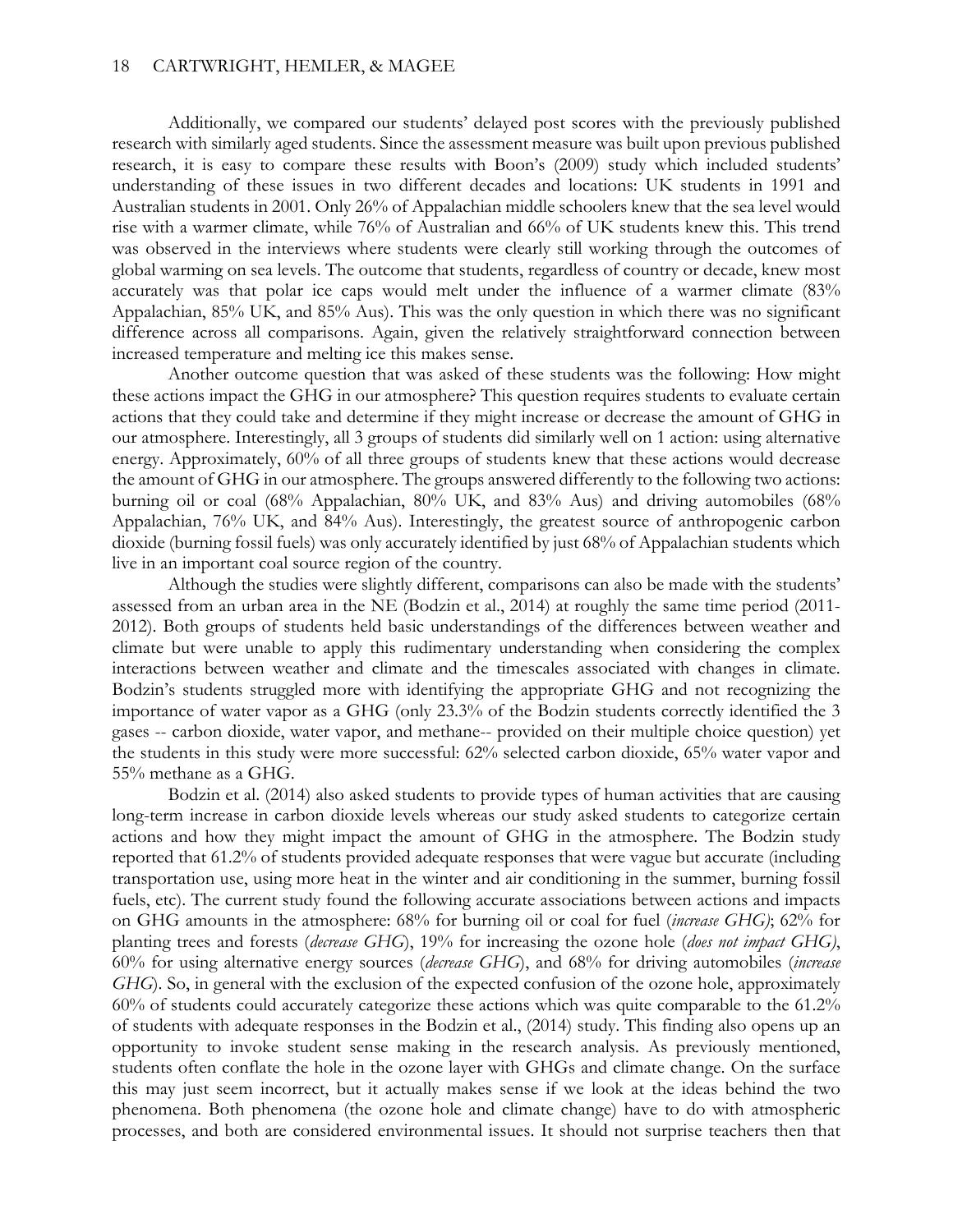students conflate and confuse the two. We suggest that by helping students see that these two phenomena *are* related, students can develop deeper understandings of both content ideas.

The 5E model used as an instructional tool for this study, builds on the ideas of Driver et. al. (2014) and Hammer and van Zee (2006) in that the instructor was intentional about incorporating students' lived experiences and ideas into the explanation and evaluation phases of the unit. In this way students' experiences became a part of the curriculum. Even when students expressed "misconceptions" the teacher was open to seeing how these developed and how they could be extended toward more "correct" and "scientific" explanations. The persistent increase in correct responses for several questions and topics would then suggest that this method of instruction shows promise for these topics. Given that the increases in correct responses did decay over time for some areas, additional activities and/or extending the time for instruction are recommended.

### **Limitations and Future Work**

Several limitations should be noted particularly the small sample size and the convenience sampling technique. Researchers were only able to provide the unit of instruction to a school within driving distance from the university. Other classrooms were contacted but this classroom and teacher were willing to work with the researcher who delivered the unit of instruction. The limited sampling size does call to question the generalizability of the results, but the students do represent a crosssection of the broader school community. Additionally, interviews with students were only conducted once at the delayed post instruction time frame (t3). Conducting interviews with students at each time frame would allow a deeper discussion on student content retention, persistence of alternative conceptions, and how learners construct knowledge.

Since this study, the state has adopted an "adapted" version of the Next Generation Science Standards. In fact, this adaptation was a direct result of the political climate when a member of the state Board of Education changed the wording for several standards related to climate change. For the middle school standard, the state board of education changed the standard "MS-ESS3-5: Ask questions to clarify evidence of the factors that have caused the rise in global temperatures over the past century" to "S.6.ESS.6 ask questions to clarify evidence of the factors that have caused the change in global temperatures over the past century." This could be considered as one piece of evidence of the "cultural bias" that makes these topics challenging to instruct, particularly in this area which is so strongly supported by the coal industry. We plan to establish this initial research as a baseline of student understanding prior to NGSS implementation. Additional studies will be conducted to determine whether simply adding the required content to the curriculum significantly improves student understanding. We plan to assess a new group of middle-level students who will be receiving instruction after the adoption of the NGSS standards for this state and compare these two groups of students 1) at the middle-level and again 2) at the secondary-level when the standards will more fully align with the assessment measure.

### **Conclusions**

We know from research that students struggle to understand the long-term idea of climate vs. weather. While they do consistently include time as a factor that differentiates the two, answering questions that are more outcome- and application-oriented remains challenging. Students seem to develop an understanding of weather as evidenced by the increase in score immediately after instruction for three weather items on the assessment measure. This makes sense if we consider that weather, on a daily basis, is what students experience first-hand themselves. Climate changes over decades of time are less likely to be understood by students as they are less acutely felt by them. The largest measured improvements in understanding were made in the statement regarding a heat wave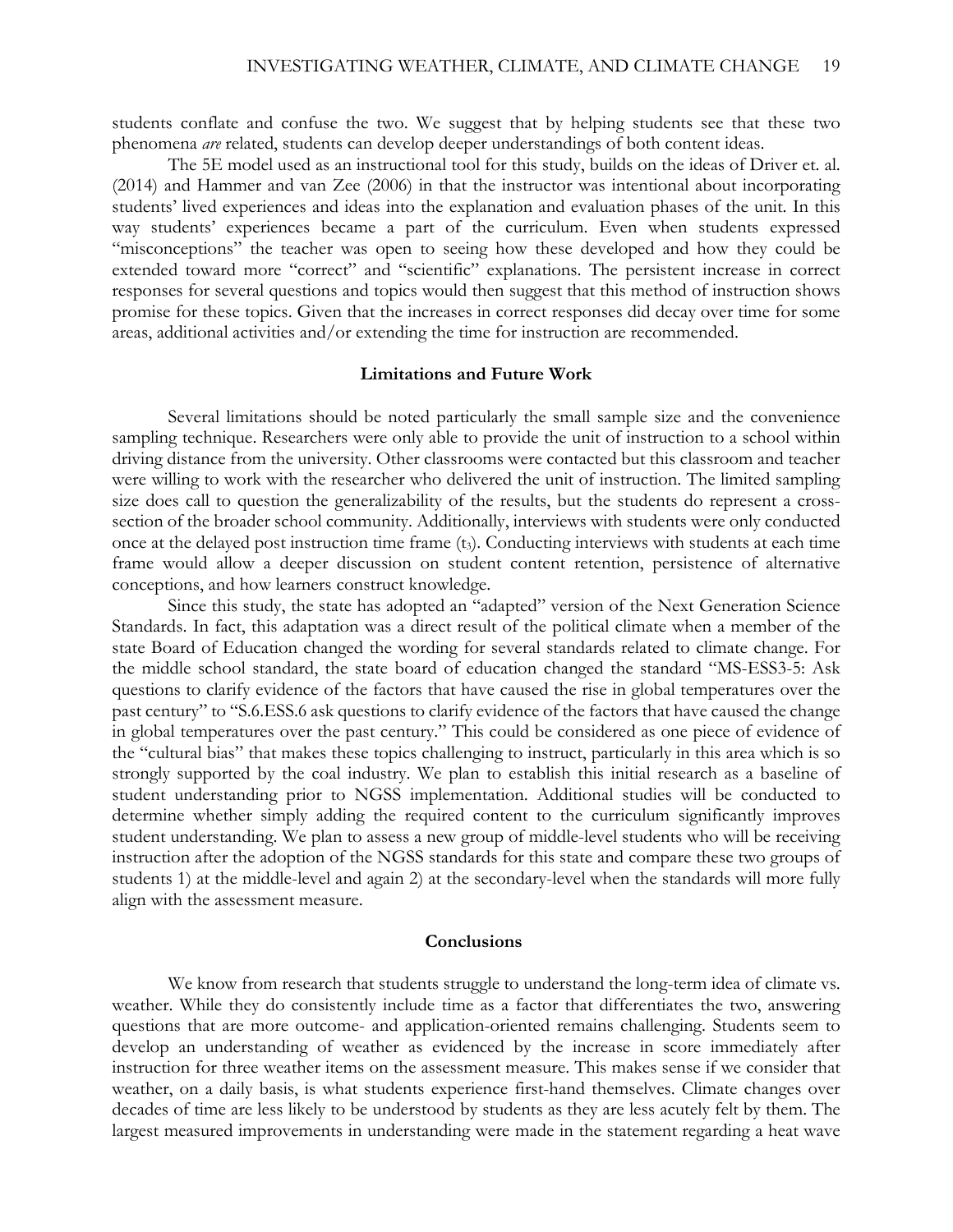in the summer. However, as evidenced by the delayed post  $(t<sub>3</sub>)$ , two climate related items, substantially improved over time. Recognizing this as an expected result for adolescents has implications for curriculum design in the future. A solid understanding of weather can potentially support a better understanding of climate. Recommending that teachers include specifics in instruction is a key takeaway from this research. For example, while we know that students make the connection between melting polar ice caps and global warming, students did not make that connection to rising sea levels. Drawing more causal connections and specifically discussing how the changing temperature does, in fact contribute to rising sea levels would help students make this multi-step connection.

Instruction resulted in short-term improvements but only a few changes were still evident six months after GHG and greenhouse effect instruction. Not surprisingly, well documented areas of confusion remained unaltered. Students had the most difficulty determining relationships between GHG and expanding the size of the ozone hole or insulating buildings although this did significantly improve from pre  $(t_1)$  to 6 months post instruction  $(t_3)$ . However still only 15% and 21% (respectively) answered these questions correctly. This is not surprising at all given the confusion, discussed above, that students have about the relationship between the ozone layer and GHG which has been well documented in prior research. Our work supports that which has been previously supported by research like Hammer and van Zee (2006), we should approach students' ideas as "common sense" because many times "incorrect" student ideas (commonly called misconceptions) are actually quite sensible given students' experiences in the world, particularly as set within the cultural context of the local community. Unless as teachers, we understand where students are coming from in their thinking, and this includes conceptual and cultural sense-making, it is highly unlikely that the foundations of students' conceptual ideas will be open to long-term change (Von Glasersfeld, 2013).

Using a constructivist theoretical framework and expecting that students will try to make sense of the questions they are asked, can support teachers to reframe instructional approaches. If teachers assume that students' responses are not just "wrong," but rather conceptually incomplete and often, sensible, teachers can view students' learning in a more productive way. Given this theoretical lens the results presented here and elsewhere are not surprising and offer science educators a way to see logical sense making in many of the ideas that students revealed. We share here a quote by Driver at al. that captures the nature of the way that we see the student responses.

Pupils come to science lessons with ideas about the natural world. Effective science teaching takes account of these ideas and provides activities which enable pupils to make the journey from their current understandings to a more scientific view. (Driver, Squires, Rushworth, & Wood-Robinson, 2014, p. xiv).

In their book on secondary students' understanding of science concepts (2014), Driver and her colleagues stress how understanding where students are in their scientific thinking and recognizing where that thinking comes from, are critical to helping students on their journey to a more scientific view of the world. Despite being grounded in student sense-making, and helping teachers think about how to teach science, constructivism was, for many years, used as a way to dismiss student ideas as incorrect and a justification for those ideas to be completely changed as a part of instruction (Osborne, 1996). In contrast to this, Driver and colleagues suggest that we see student understandings as a starting point and a place to work from. It is critical that we recognize that experiences that students have in their real world lives inform the scientific understandings that they eventually develop. Instead of fighting with students' emergent ideas, educators can embrace them and use them as a launching pad for more sophisticated learning. We operate from previously mentioned Hammer and Van Zee (2006) frame of mind as we look at the challenges and opportunities the students in this study afford us as educators looking to understand students' ideas on climate, weather and the greenhouse effect.

The publication of the NGSS document has helped address the importance of climate change inclusion throughout K12 education. Prior to the adaptation and adoption of the NGSS in this Appalachian region, climate change was only addressed in high school environmental science and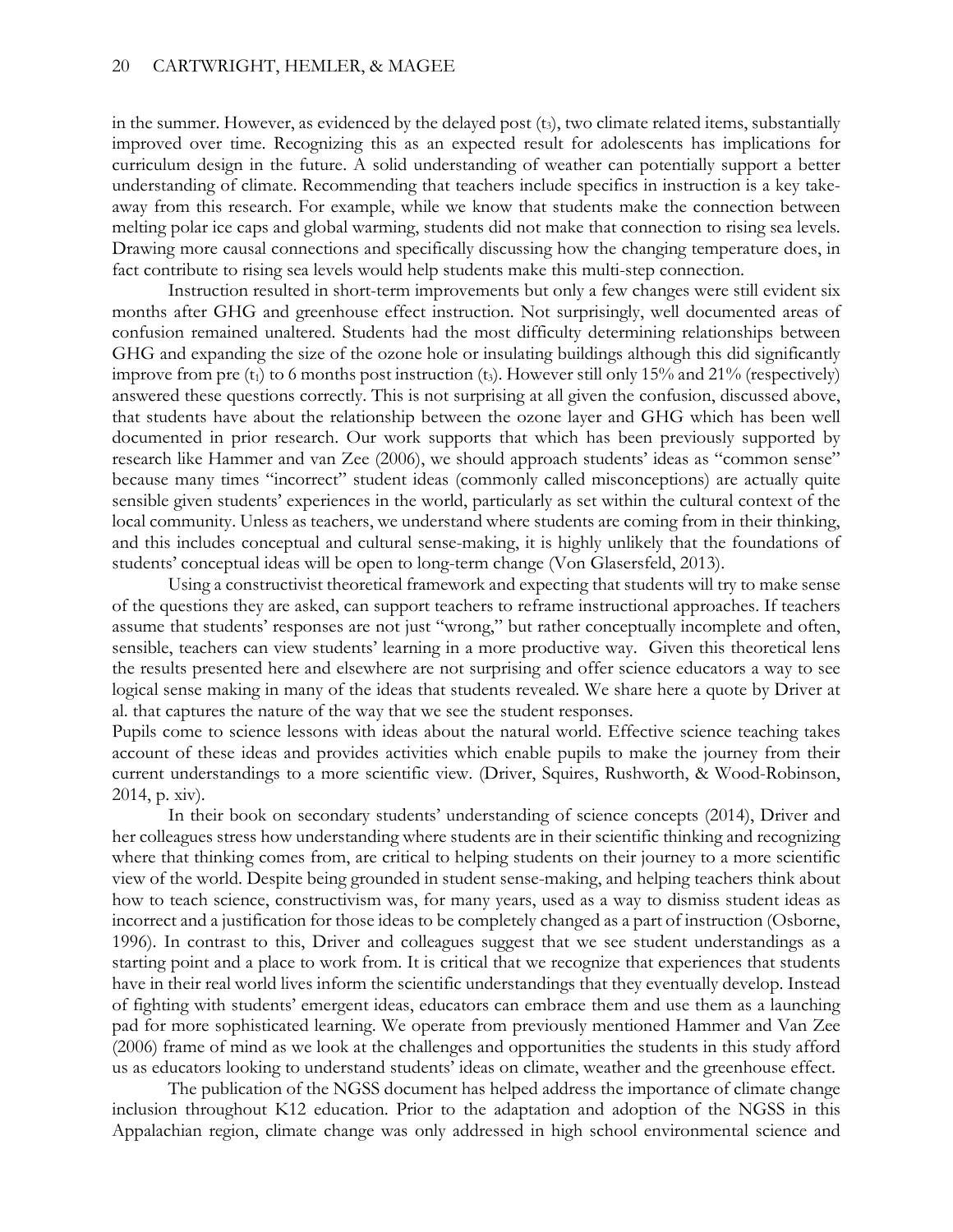advanced earth science electives. Weather was taught in elementary and middle school with little mention of climate. Now with NGSS performance expectations driving the curriculum, students are introduced to weather as early as kindergarten and exposed to climate in third grade. Additionally, the weather and climate science topics are reinforced in fifth grade, middle school, and high school. This would suggest that states that adopt NGSS should have more structured reinforcement of concepts throughout their education perhaps avoiding students' reverting to previously held misconceptions about climate change. Those states who do not adopt NGSS should scaffold weather and climate standards throughout elementary, middle, and high school to ensure gains in climate science understanding is not lost for lack of engagement.

### *This material is based upon work supported by the National Science Foundation under Grant OIA-1458952.*

**Tina J. Cartwright** (*Tina.cartwright*(*Qmarshall.edu*) is a professor of science education at Marshall University. Her research focuses on student conceptions of weather vs. climate and how that may impact their perception of climate change. She also teaches elementary science and evaluates the impact of utilizing the after-school setting to improve students' self-efficacy in teaching science.

**Deb Hemler** (*dhemler@fairmontstate.edu*) is the Chair of the Natural Sciences Department at Fairmont State University. She is the Director of the Education Resource Center at the Katherine Johnson NASA IV & V Facility in Fairmont, West Virginia. Her current research involves evaluating the efficacy of geoscience professional development for K12 educators.

Paula A. Magee [\(pamagee@iupui.edu\)](mailto:pamagee@iupui.edu) is a Clinical Professor of Science Education in the School of Education at Indiana University—Purdue University Indianapolis. Her research focuses on equitable and anti-racist science teaching in K12 schools and in teacher preparation programs.

### **References**

- Bofferding, L. & Kloser, M. (2015). Middle and high school students' conceptions of climate change mitigation and adaptation strategies. *Environmental Education Research*, 21(2), 275-294. http://doi.org/10.1080/13504622.2014.888401
- Bodzin, A. M., & Fu, Q. (2013). The Effectiveness of the Geospatial Curriculum Approach on Urban Middle-Level Students' Climate Change Understandings. *Journal of Science Education and Technology*, 1–16.<http://doi.org/10.1007/s10956-013-9478-0>
- Bodzin, A. M., Anastasio, D., Sahagian, D., Peffer, T., Dempsey, C., & Steelman, R. (2014). Investigating Climate Change Understandings of Urban Middle-Level Students. *Journal of Geoscience Education*, 62(3), 417-430.
- Boon, Helen (2009) *Climate change? When? Where? Australian Educational Researcher*, 36 (3). pp. 43-65.
- Bostrom, A., M. G. Morgan, B. Fischhoff, & D. Read. (1994). What do people know about global climate change? Mental models. *Risk Analysis,* 14 (6), 959–970. <http://doi.org/10.1111/j.1539-6924.1994.tb00065.x>
- Boyes, E., Chuckran, D., & Stanisstreet, M. (1993). How do high school students perceive global climate change: What are its manifestations? What are its origins? What corrective action can be taken? *Journal of Science Education and Technology*, 2, 541–557.
- Boyes, E., & Stanisstreet, M. (1993). The ''greenhouse effect''; children's perceptions of causes, consequences and cures. *International Journal of Science Education*, 15, 531-552.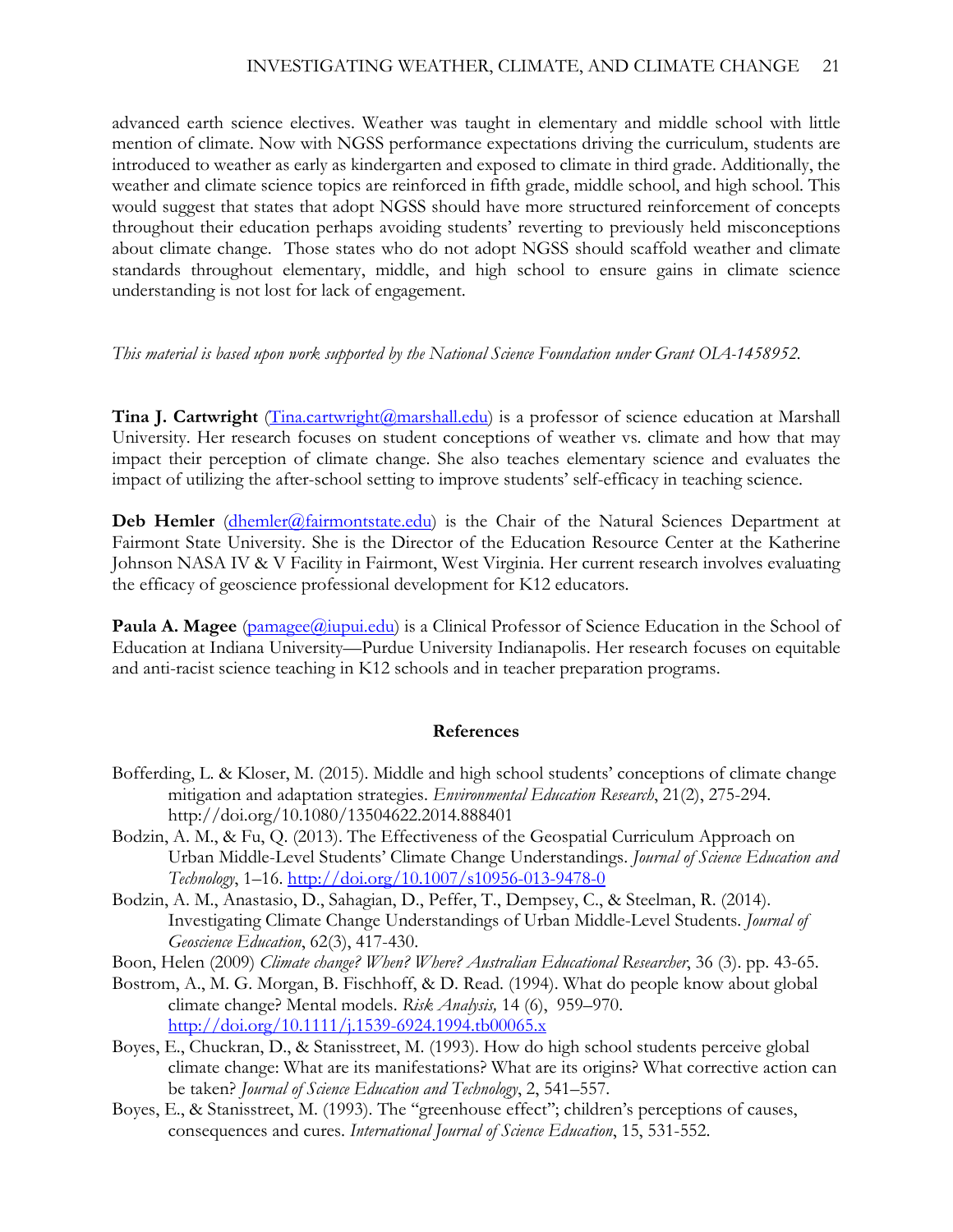- Bybee, R. W., Taylor, J. A., Gardner, A., Van Scotter, P., Powell, J. C., Westbrook, A., & Landes, N. (2006). The BSCS 5E instructional model: Origins and effectiveness. *Colorado Springs, Co: BSCS*, *5*, 88-98.
- Carr, M., Barker, M., Bell, B., Biddulph, F., Jones, A., Kirkwood, V., Pearson, J. and Symington, D. (2013). The constructivist paradigm and some implications for science content and pedagogy. In The content of science: A constructivist approach to its teaching and learning (pp. 159-172). Routledge.
- Clifford, K., & Travis, W. (2018). Knowing climate as a social-ecological-atmospheric construct. *Global Environmental Change*, 49, 1-9.
- Cohen, L., Manion, L., & Morrison, K. (2002). *Research methods in education*. London: Routledge
- Creswell, J.W. (2008). *Educational research: Planning, conducting, and evaluating quantitative and qualitative research* (3rd ed.) Upper Saddle River, NJ: Pearson Education.
- Dawson, V. (2015). Western Australian High School Students' Understandings about the Socioscientific Issue of Climate Change. *International Journal of Science Education*, *37*(7), 1024– 1043.<http://doi.org/10.1080/09500693.2015.1015181>
- Driver, R., Squires, A., Rushworth, P., & Wood-Robinson, V. (2014). *Making sense of secondary science: Research into children's ideas*. Routledge, London.
- Fisher, B. (1998). Australian student's appreciation of the greenhouse effect and the ozone hole. Australian Science Teachers Journal, 44(3), 46-55.
- Gowda, M. V. R., Fox, J. C., & Magelky, R. D. (1997). Students' understanding of climate change: insights for scientists and educators. *Bulletin of the American Meteorological Society,* 78, 2232– 2240.
- Hammer, D., & van Zee, E. (2006). *Seeing the science in children's thinking: Case studies of student inquiry in physical science*. Portsmouth, NH: Heinemann Educational Books.
- Harker-Schuch, I., & Bugge-Hendrikson, C. (2013). Opinions and knowledge about climate change science in high school students. AMBIO. 42:755-766.
- Jarrett, L., Ferry, B., & Takacs, G. (2012). Development and validation of a concept inventory for introductory-level climate change science. *International Journal of Innovation in Science and Mathematics Education*, 20(2), 25–41.
- Kılınc, A, Boyes E, Stanisstreet E (2011) Turkish school students and global warming: beliefs and willingness to act. *Eurasian Journal of Mathematics & Science Technology Education*, 7(2), 121–134.
- Klosterman, M., & Sadler, T. (2010). Multi-level assessment of scientific content knowledge gains associated with socioscientific issues-based instruction. *International Journal of Science Education,* 32(8), 1017–1043.
- Libarkin, J. C., Anderson, S. W., Science, J. D., Beilfuss, M., & Boone, W. (2005). Qualitative analysis of college students' ideas interviews and open-ended questionnaires. *Journal of Geoscience Education*, 53(1), 17–26.
- Lombardi, D. & Sinatra G.M. (2012). College students' perceptions about the plausibility of humaninduced climate change. *Research in Science Education*, 42(2), 201–217.
- Lombardi, D., Brandt,C., Bickel, E. & Burg, C. (2016). Students' evaluations about climate change. International Journal of Science Education, 38(8), 1392-1414.
- McNeill, K. L., & Vaughn, M. H. (2012). Urban High School Students' Critical Science Agency: Conceptual Understandings and Environmental Actions Around Climate Change. Research in Science Education, 42(2), 373-399. doi:10.1007/s11165-010-9202-5.
- National Climatic Data Center. (2008). *Weather/climate events*. Retrieved April 21, 2008, from <http://www.ncdc.noaa.gov/oa/climateresearch.html>
- Osborne, J. F. (1996). Beyond constructivism. *Science education*, *80*(1), 53-82.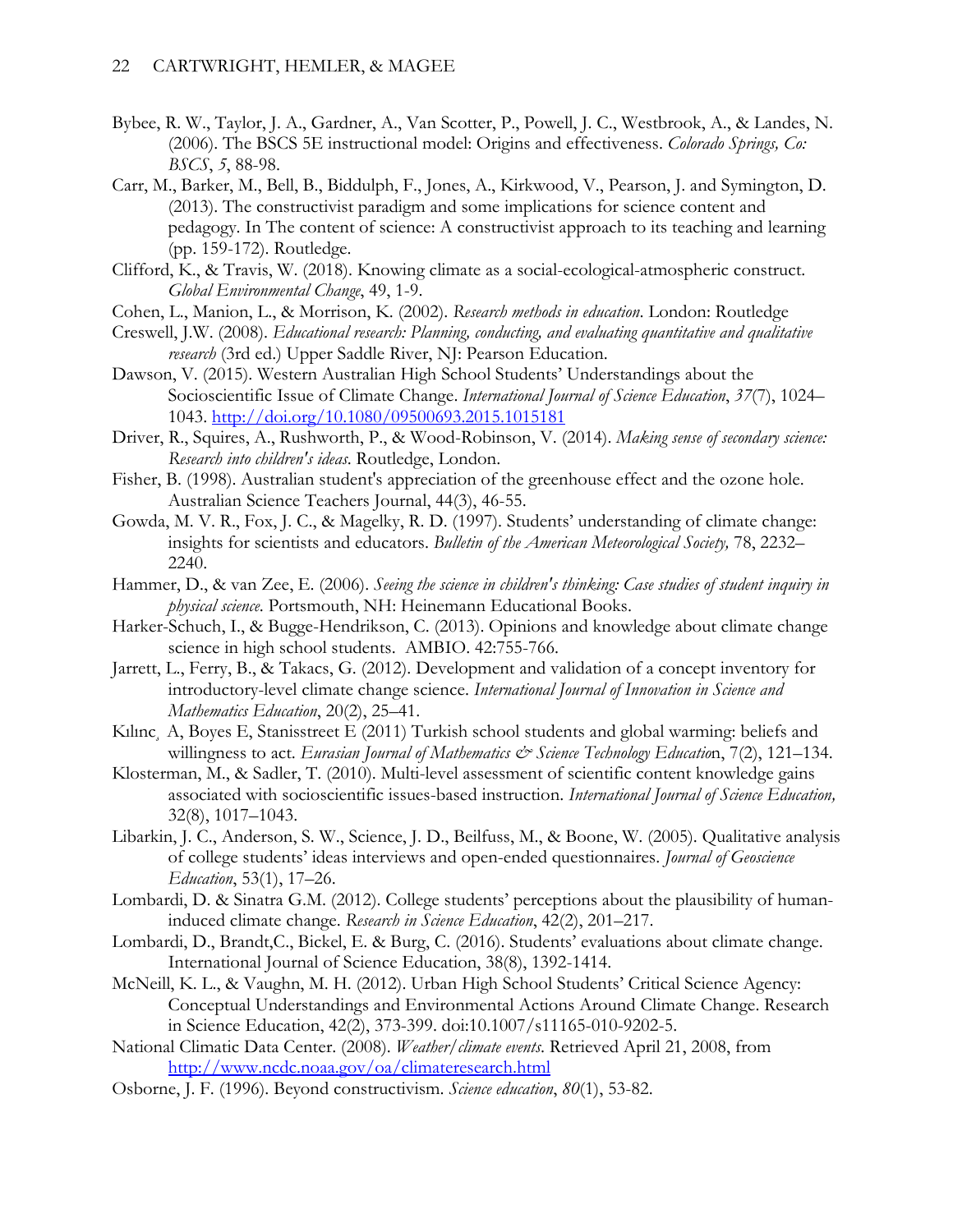- Papadimitriou, V. (2004). Prospective primary teachers' understanding of climate change, greenhouse effect, and ozone layer depletion. *Journal of Science Education and Technology*, 13, 299–307.
- Prain, V. (2006). Learning from writing in secondary science: Some theoretical and practical implications. *International Journal of Science Education*, *28*(2-3), 179-201.
- Prather, E. (2005). Students' beliefs about the role of atoms in radioactive decay and half-life. *Journal of Geoscience Education,* 53, 345–354.
- Read, D., Bostrom, A., Morgan, M. G., Fischhoff, B., & Smuts, T. (1994). What do people know about global climate change? 2 Survey studies of educated laypeople. *Risk Analysis*, 14, 971– 982.
- Rye, J.A., Rubba, P.A., Wiesenmayer, R.L. (1997) An investigation of middle school students' alternative conceptions of global warming. *International Journal of Science Education,* 19(5), 527– 551.
- Shepardson, D.P., Roychoudhury, A., Hirsch, A., Niyogi, D., Top, S.M. (2014) When the atmosphere warms it rains and ice melts: seventh grade students' conceptions of a climate system, *Environmental Education Research*, 20(3), 333-353.
- Shepardson D, Niyogi D, Choi S, Charusombat U. (2009). Seventh grade students' conceptions of global warming and climate change. *Environmental Education Research*. 15(5):549–570.
- Spiropoulou, D., Kostopoulos, D., & Jacovides, C.P. (1999). Greek children's alternative conceptions on weather and climate. *School Science Review*, 18(294), 55-59.
- Varma K. & Linn M.C. (2012). Using interactive technology to support students' understanding of the greenhouse effect and global warming. *Journal of Science Education and Technology*, 21(4), 453–464.

Von Glasersfeld, E. (2013). Radical constructivism (Vol. 6). London: Routledge.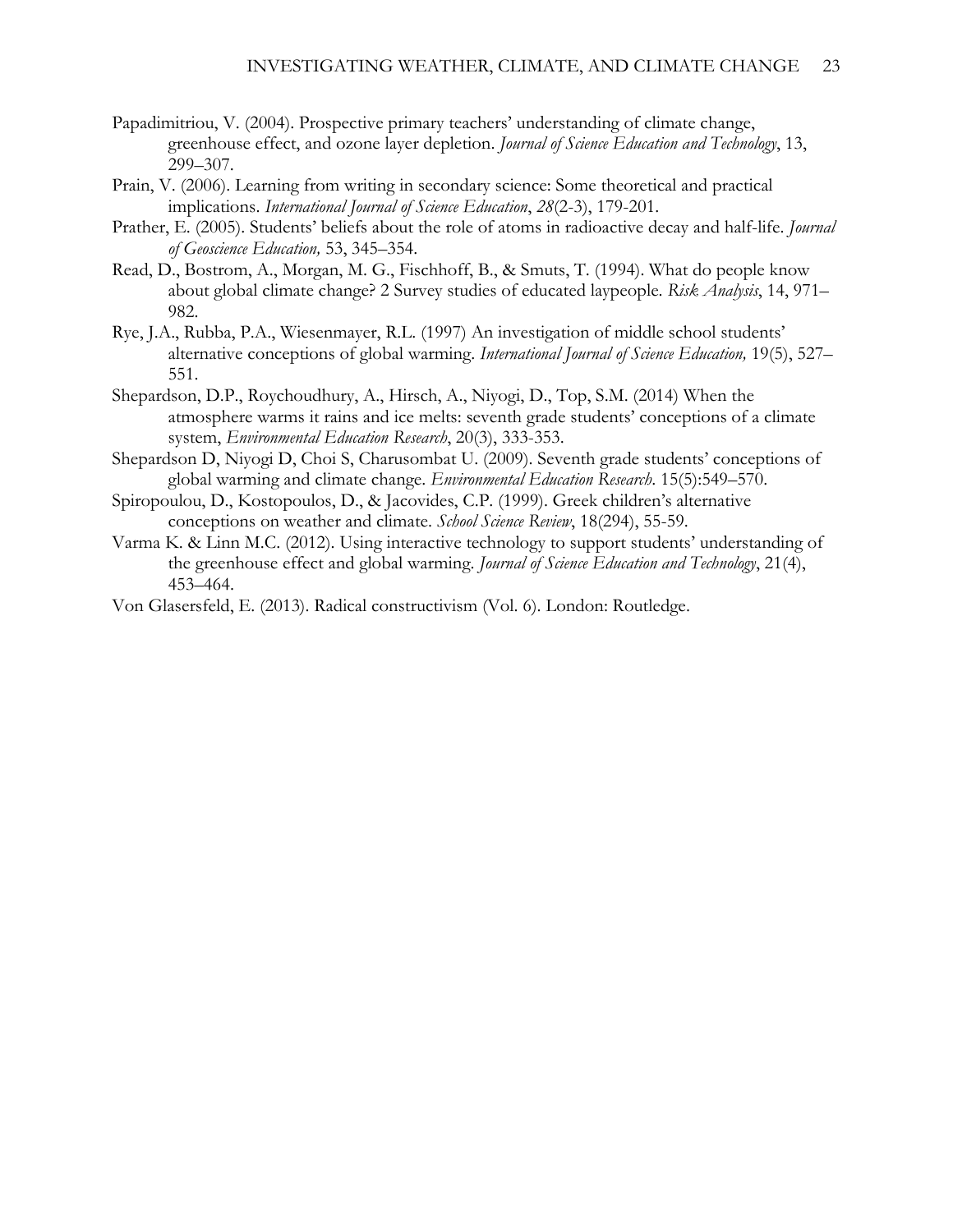## **Appendix A: Assessment Measure**

1. Do you agree to participate in this research study? By selecting Yes, you agree to participate in this research study, which is collecting information from students around the world on their understanding and feelings about the greenhouse effect and climate change. You will not be asked to provide any personally identifiable information, and your participation is completely voluntary. You do not have to answer any questions that may make you feel uncomfortable. At any point in the questionnaire, you may choose to not participate and not submit your questionnaire.

- Yes
- $\bullet$  No

2. What is the name of the city where your school is located?

3. What is the name of the state where your school is located? If you live outside the United States, please include your country as well.

4. If you know it or your teacher provides it to you, what is the latitude of your school?

5. If you know it or your teacher provides it to you, what is the best description of your climate zone (according to the Koppen-Geiger climate classification)?

- $\bullet$  A Equatorial
- $\bullet$  B Arid
- C Warm Temperate
- $\bullet$  D Snow
- E Polar

6. Think of the weather and climate you have experienced in the last few weeks. Has it been warmer, colder, or the same as a typical season?

- Warmer
- Colder
- the same

7. Which of the following is best explained by a change in the weather or the climate? (Answer choices are "weather" or "climate")

7a. drying up of large lake over man years

7b. a winter storm that dumps a large amount of snow

7c. a summer heat wave with extremely hot temperatures

7d. leaves budding out on trees earlier and earlier in the spring over many years

7e. a warmer winter without any major snow storms

7f. a major outbreak of tornadoes with loss of life

7g. birds migrating to warmer areas later and later in the fall over many years

7h. a summer season with the most hurricanes ever recorded

7i. a ten year period with the most hurricanes ever recorded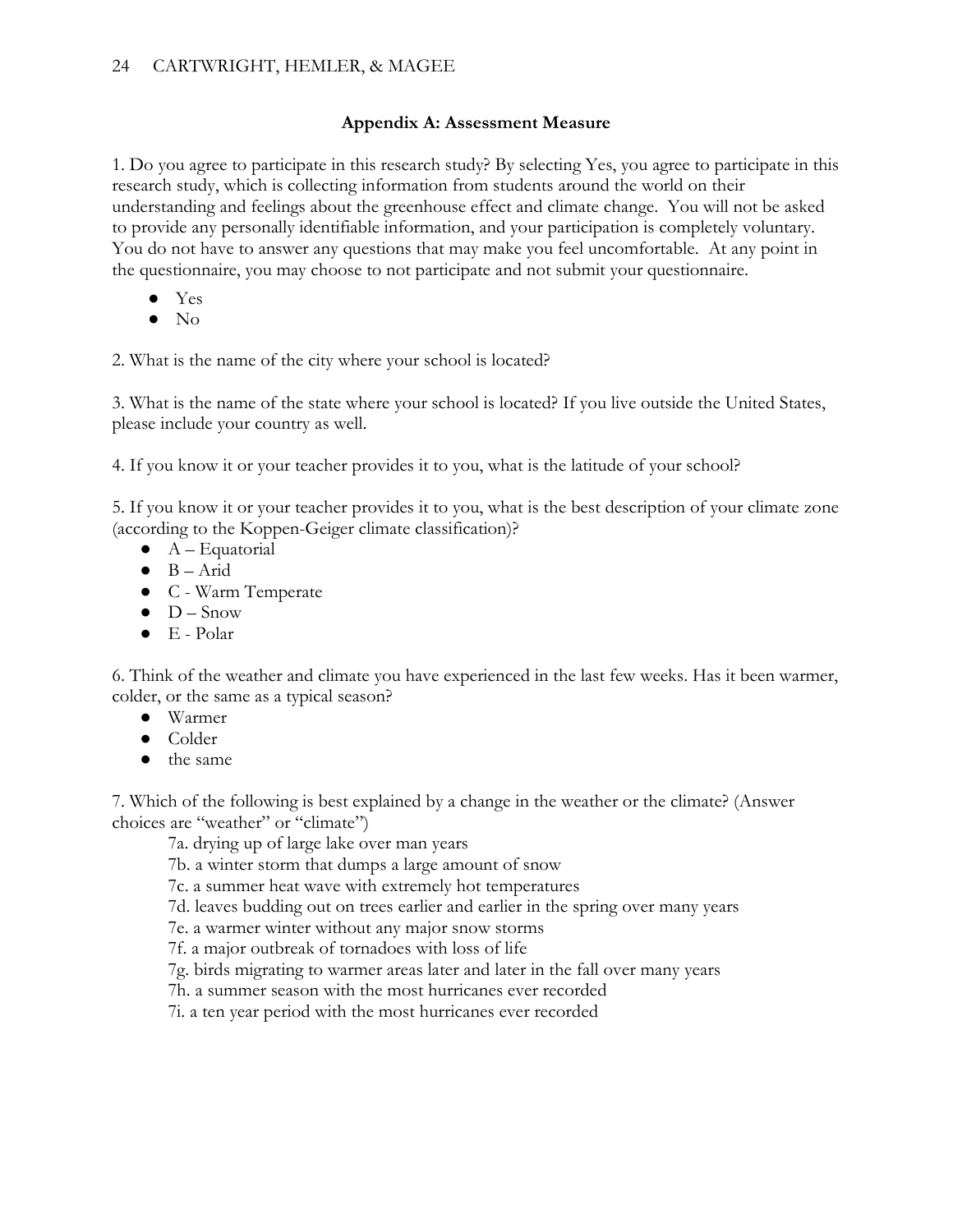8. Does Earth's climate change?

- Yes
- No

9. What are possible causes or factors that might contribute to the change (or stability--lack of change) in the earth's climate?

10. Have you ever been in a greenhouse on a warm summer's day?

- Yes
- No

11. Do you think it is warmer or cooler inside a greenhouse than outside?

- \*\*\*warmer
- cooler
- the same
- I don't know

12. Explain why this might be so

- 13. What do you think the "greenhouse effect" is?
- 14. How might the "greenhouse effect" impact the earth's climate?

15. The "greenhouse effect"...

- \*\*\*benefits humans
- harms our earth
- does nothing to humans or earth
- I do not know

16. Which of the following do you think is the main "GHG"?

- Oxygen
- \*\*\*Carbon Dioxide
- Nitrogen

17. Which of the following are "GHG," if any? (You can choose more than one response.)

- Oxygen
- \*\*\*Carbon Dioxide
- Nitrogen
- \*\*\*Methane
- \*\*\*Water vapor
- Argon
- \*\*\*Nitrous Oxide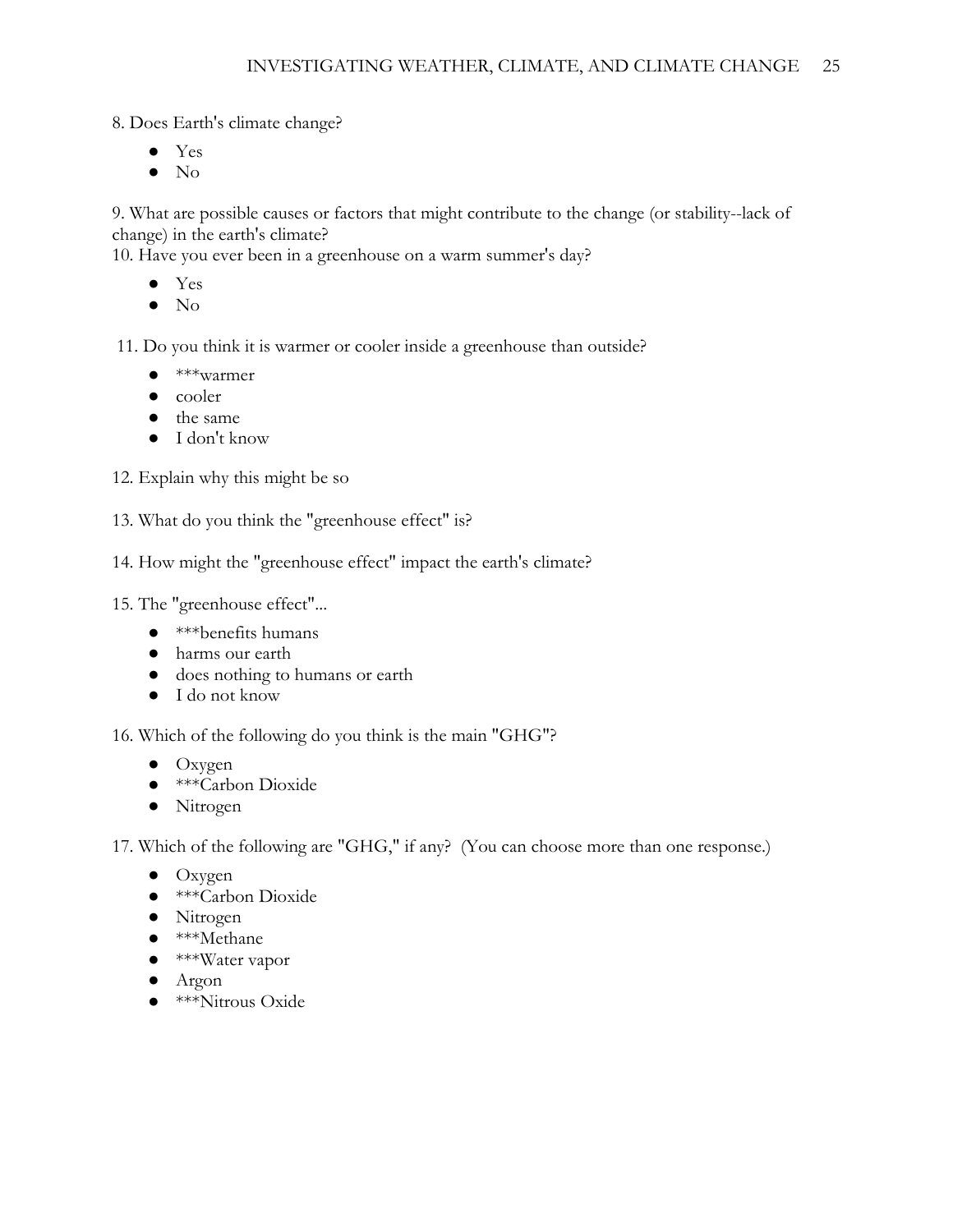18. What do you think the outcomes of a warmer climate will be?

(answer choices include "different locations will change differently", "significantly decrease", "decrease", "will not change", "increase", "significantly increase")

18a. sea levels will…

18b. rainfall will…

18c. sunshine will..

18d. farmers crops will be….

18e. the ice caps in the North and South Poles will…

19. GHG originate...

- entirely from human activity.
- entirely from natural sources.
- entirely from fossil fuels.
- \*\*\*from a combination of human and natural sources.

20. How might these actions below impact the amount of GHG in our atmosphere? (answer choices are traditional 5 point likert -- significantly increase to significantly decrease)

20a. burning oil or coal for fuel

20b. planting trees and forests

20c. expanding the size of the ozone hole

20d. using alternative energy sources such as solar power and wind

20e. insulating buildings to prevent heat loss/gain

20f. driving automobiles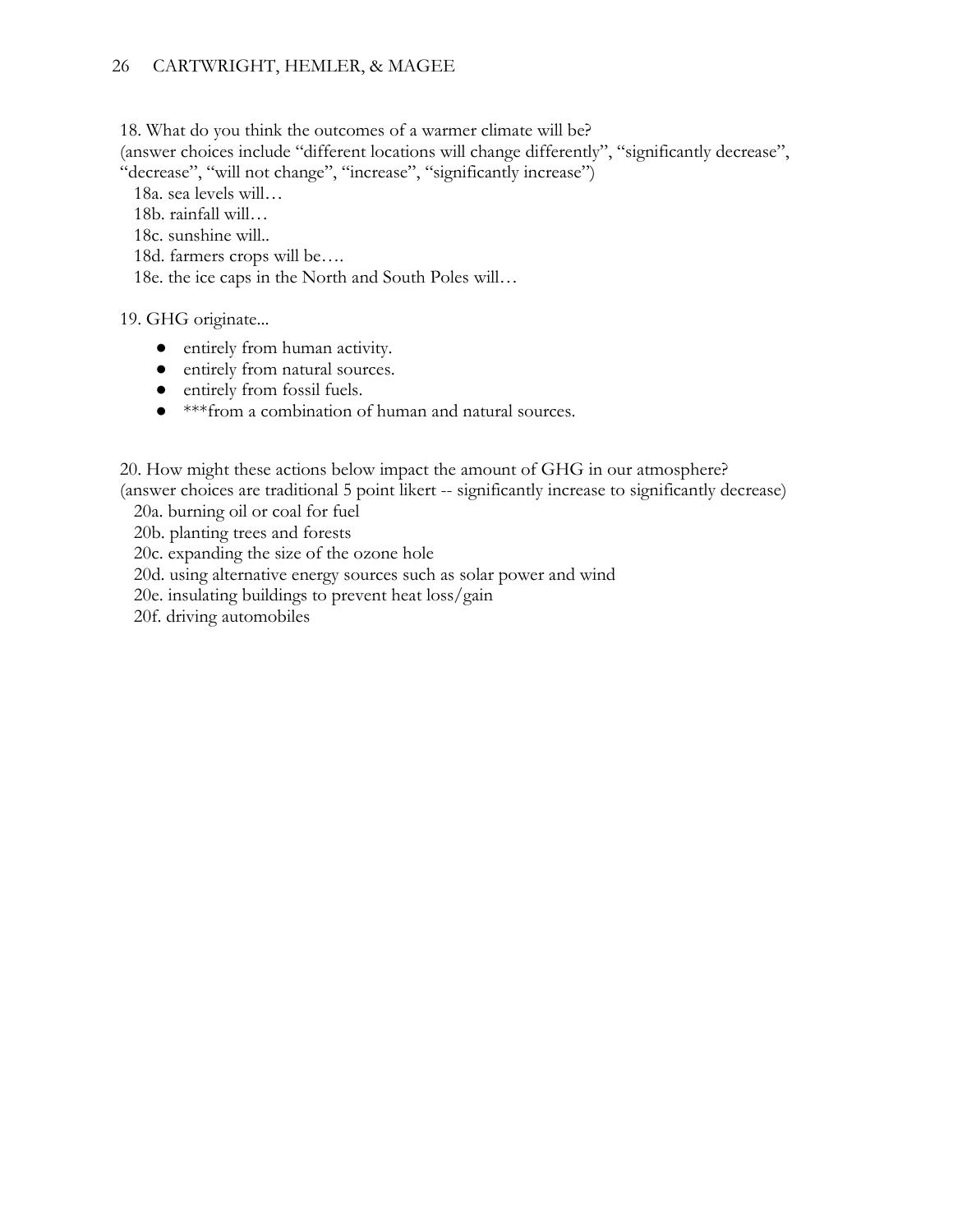### **Appendix B: Semi-structured Group Interview Questions**

- 1. What's the difference between weather & climate?
- 2. Weather vs. climate Do you agree/disagree with the following statements:
	- a. The clothes that people wear are influenced by the weather.
	- b. The weather where I live changes dramatically.
	- c. The climate where I live changes from day to day.
	- d. Changes in the weather means that the climate will change.
	- e. The clothes available to buy in my local stores are influenced by the local climate.
- 3. What are the greenhouse gases? How do the greenhouse gases impact our planet? Where do greenhouse gases come from? Would you like to live on a planet with greenhouse gases in the atmosphere?
- 4. What was the weather like this past winter? How did it compare to "normal"?
- 5. What has the weather been like this spring?
- 6. How do you think our weather is related to what people call "global warming"?
- 7. How do you think "global warming" is related to climate change?
- 8. What do you think the outcomes of a warmer climate will be? How would our planet be changed if it became warmer?
	- a. Relate to changing sea levels, farm crops, rainfall, sunshine, ice caps
- 9. Do you think the earth's climate can change? If so, what are possible causes that may lead to that change?
- 10. Do you believe that humans are causing the climate to change?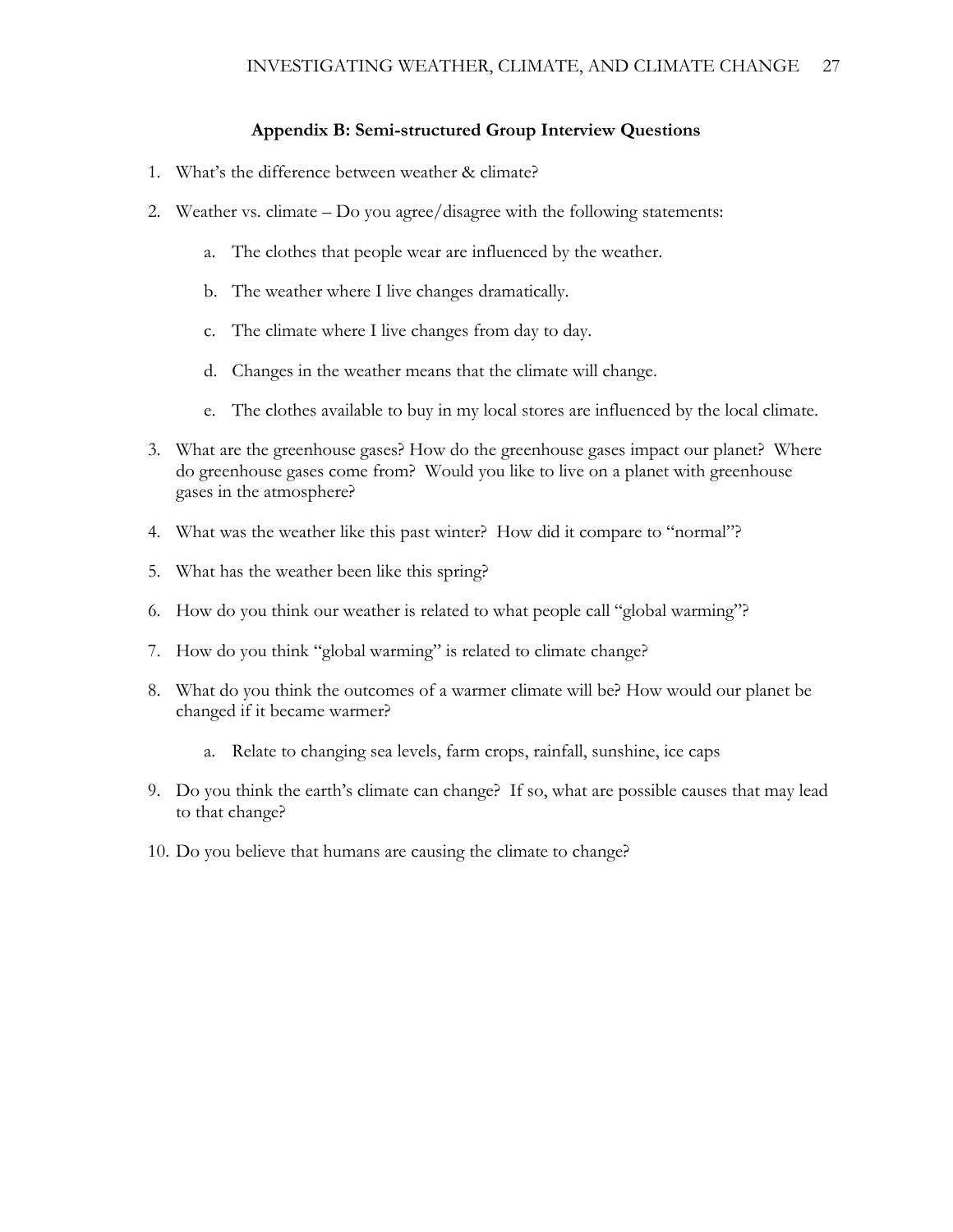

# **Appendix C: Coding Scheme Example**